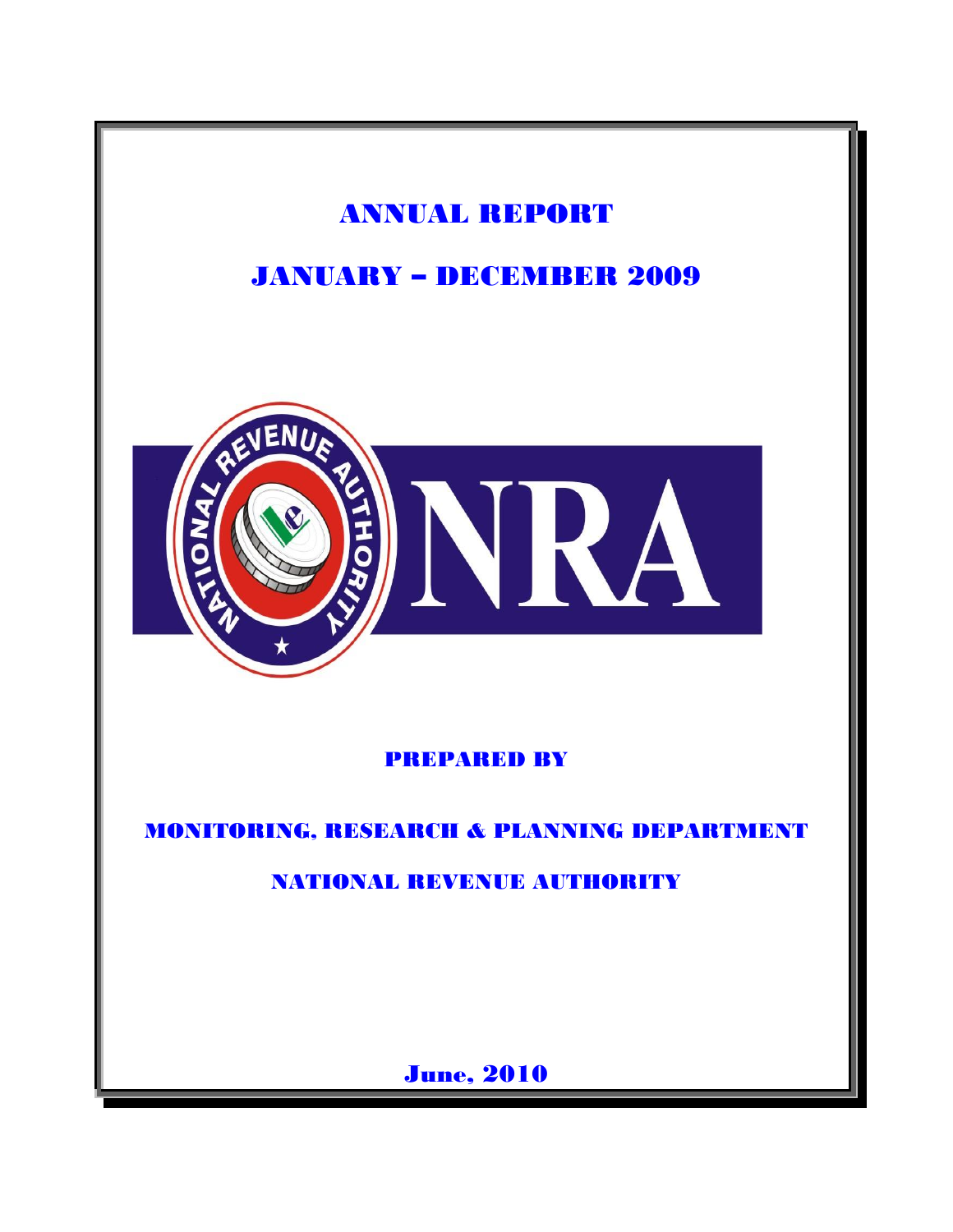#### **EXECUTIVE SUMMARY**

The National Revenue Authority (NRA) is mandated by law to administer tax laws by collecting and accounting for domestic revenue as well as ensuring that tax compliance is maintained.

Domestic revenue collection since the inception of NRA has been impressive following the implementation of various reforms and strategies spanning from robust and responsive accounting and administrative supports, decentralization and physical restructuring of collection methods within revenue agencies to the recruitment of qualified and experienced workforce and public sensitization on the relevance of paying taxes. With assistance from development partners, the Authority reconstructed and rehabilitated most of the customs border posts. Customs border posts at Koindu, Buedu and Bailu were officially opened.

Over the years, the NRA has made tremendous efforts to improve on its effectiveness and efficiency in collecting revenue to meet government fiscal target. From 2002-2009, domestic revenues (excluding road user charges) have grown considerably from a low base of Le231.7 billion in 2002 to Le700.3 billion in 2009 (i.e. by 202.2%). In constant US dollar terms revenue has since 2002 steadily grown and continued in 2009. Between 2002 and 2003, revenue increased from US\$110.41 million to US\$118.45 million. Having collected US\$136 million in 2005 and US\$156.63 million in 2006, revenue collection of the NRA recorded an increase of US\$20.63 million or 15.2 % within these two years. Revenue collection of the Authority improved from US\$168.45 million in 2007 to US\$206.52 million (i.e. by 22.6 %) in 2008 and slightly increased to US\$206.85 million (by 0.1 % in 2009). Though revenue increased significantly in nominal and constant dollar terms, its percentage contribution to Gross Domestic Product declined from 11.8 % in 2002 to 10.9% in 2009.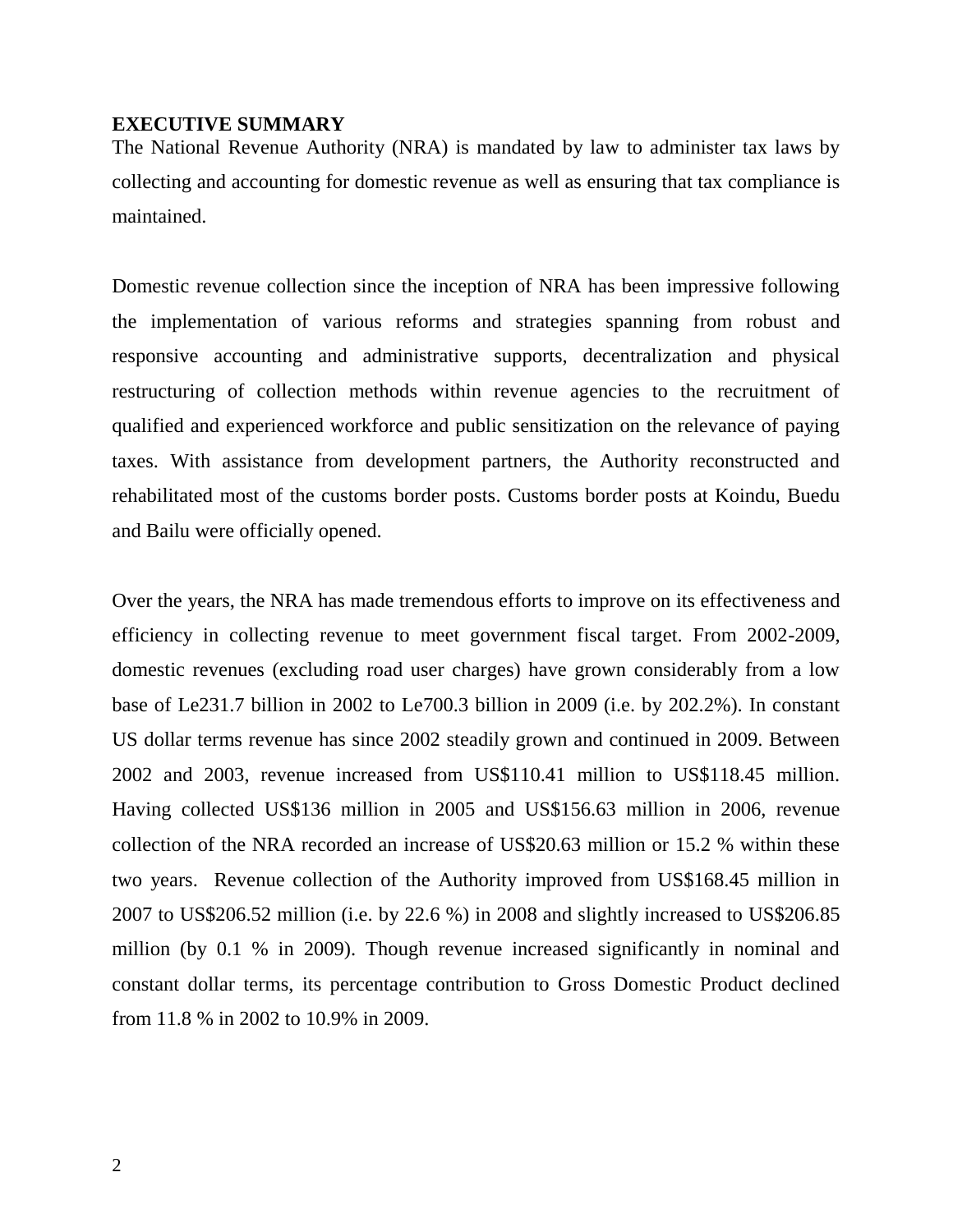In 2009 domestic revenue target was met by a solid margin due to a significant rise in imports. The Authority collected Le700.329 billion as revenue. This was above its programme target of Le671.390 billion by 4.3 %. In dollar terms, the actual collection increased from US\$206.52 million in 2008 to US\$206.85 million in 2009 or by US\$0.33million. Of this collection, the Income Tax Department (ITD) contributed Le213.043bnbillion (30.4%); the Customs and Excise Department (CED) accounted for Le419.195bnbillion (59.9%); the Non-Tax Revenue (NTR) Department contributed Le68.107bnbillion (9.7%). The Authority's outstanding revenue performance in 2009 was as a result of the reform measures and strategies undertaken to revitalize and sustain collection.

Government fiscal policy was targeted at improving revenue performance and containing spending pressures, while protecting social spending and expanding infrastructure outlays. The introduction of a goods and services tax (GST) in January 2010 is expected to contribute to revenue enhancement, which will help create fiscal space for spending for poverty reduction and investment. There is great prospect in revenue collection from the GST system compared to when collected under the previous tax administration. It is expected that the revenue to GDP target of 12% will be achieved at the end of 2010.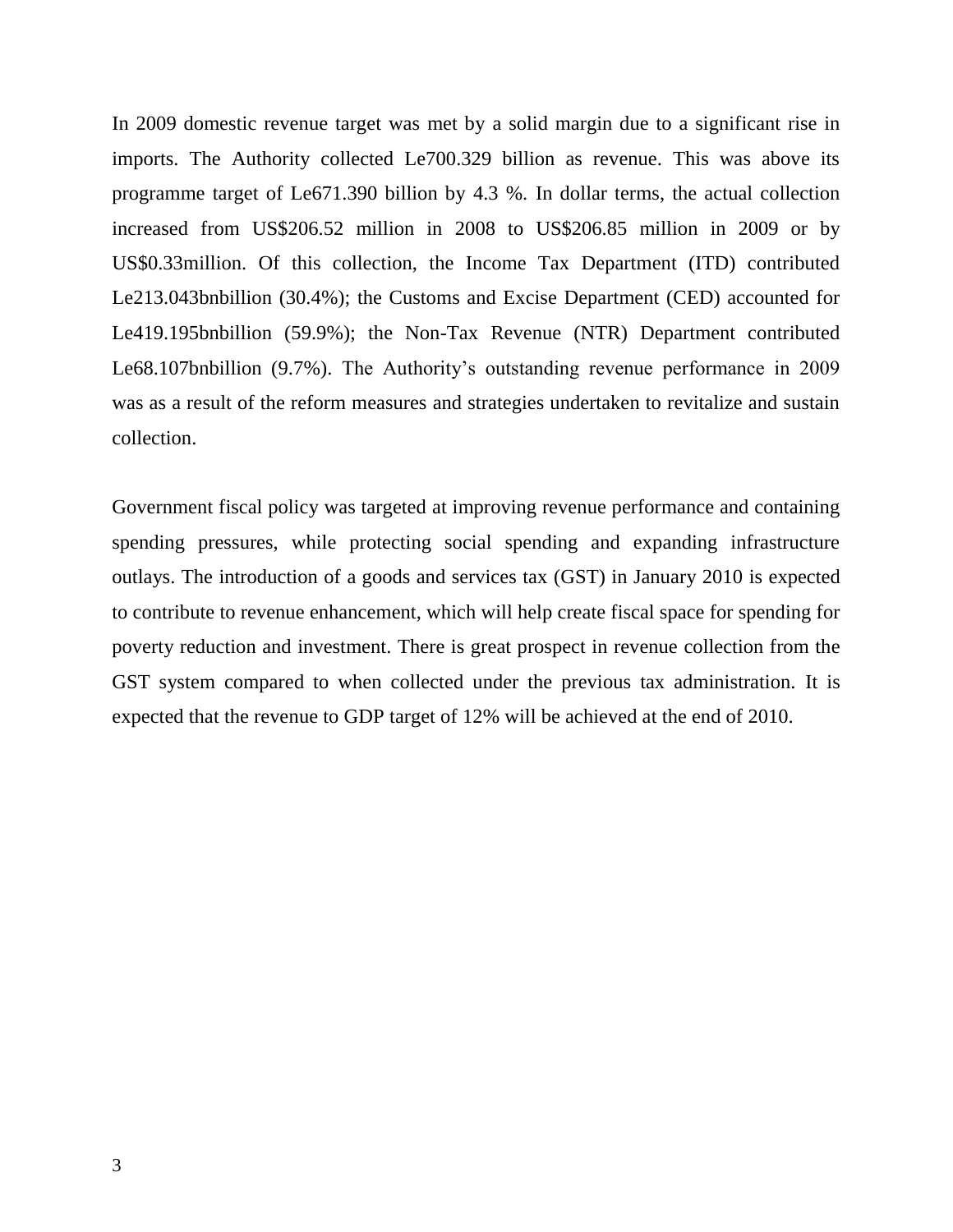### **List of Tables**

- Table 1 Selected Macroeconomic Indicators, 2008 2012 Table 2 Revenue Productivity, 2000 – 2009 Table 3 Comparative Revenue Analysis by Agency, 2008 – 2009 Table 4 Yearly comparison of Imports, 2008 & 2009 Table 5 Beneficiaries of Duty Free granted in 2009
- Table 6 Comparative Analysis of Duty Free Concession by Beneficiary, 2008 2009
- Table 7 Adjustment in Excise Duty on Petroleum Products
- Table 8 Gold and Diamond Statistics,  $2008 2009$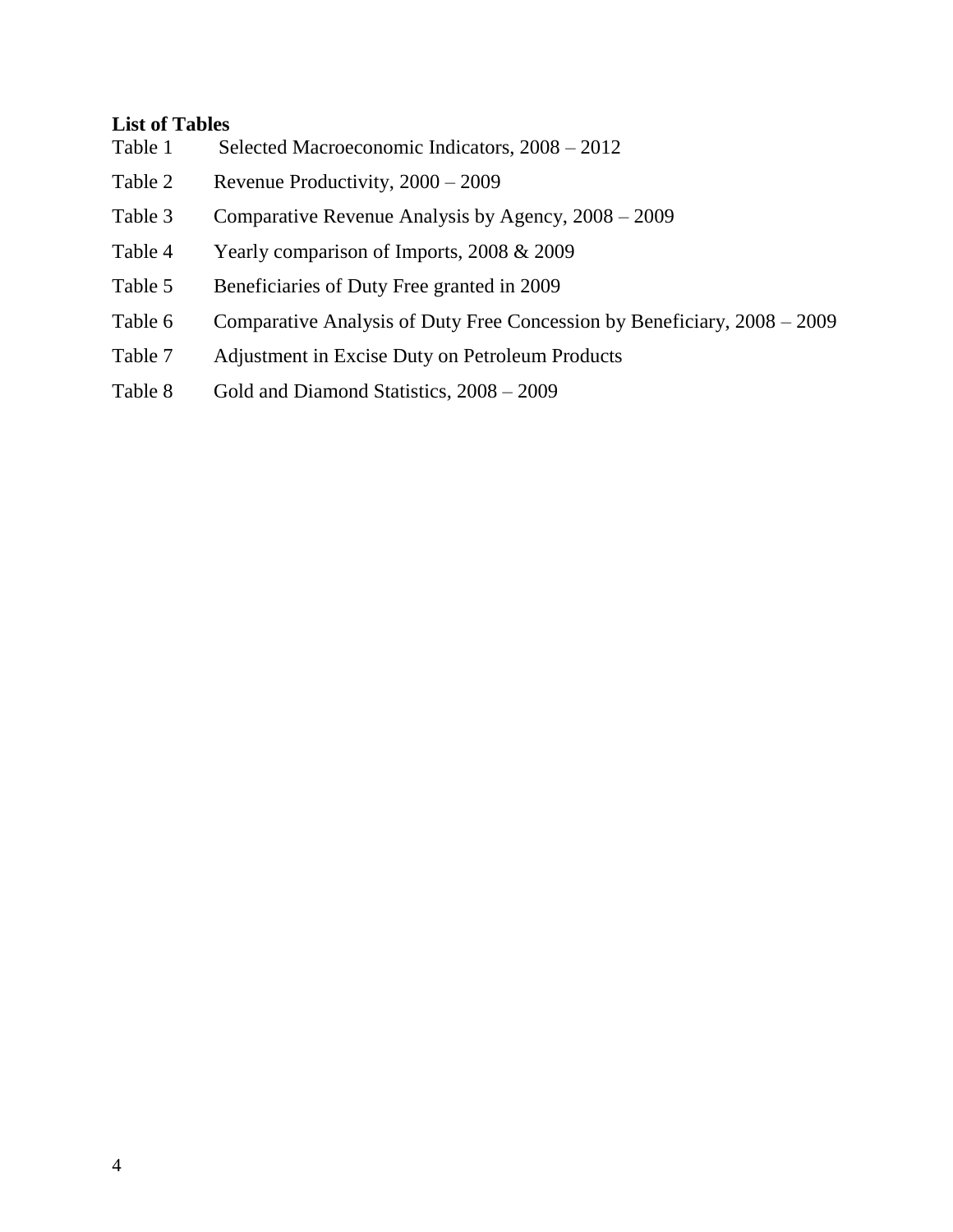## **List of Figures**

- Figure 1 Real Gross Domestic Product (GDP) Growth, 1998 2008
- Figure 2 Percentage Growth in Domestic Revenue
- Figure 3 Percentage contribution by Agencies to Total Revenue collections in 2009
- Figure 4 Percentage contribution of main Revenue sources to total Income Tax Department collection in 2009
- Figure 5 Percentage contribution of main Revenue sources to total Customs & Excise Department collection in 2009
- Figure 6 Percentage contribution of main Revenue sources to total Non-Tax Revenue Department collection in 2009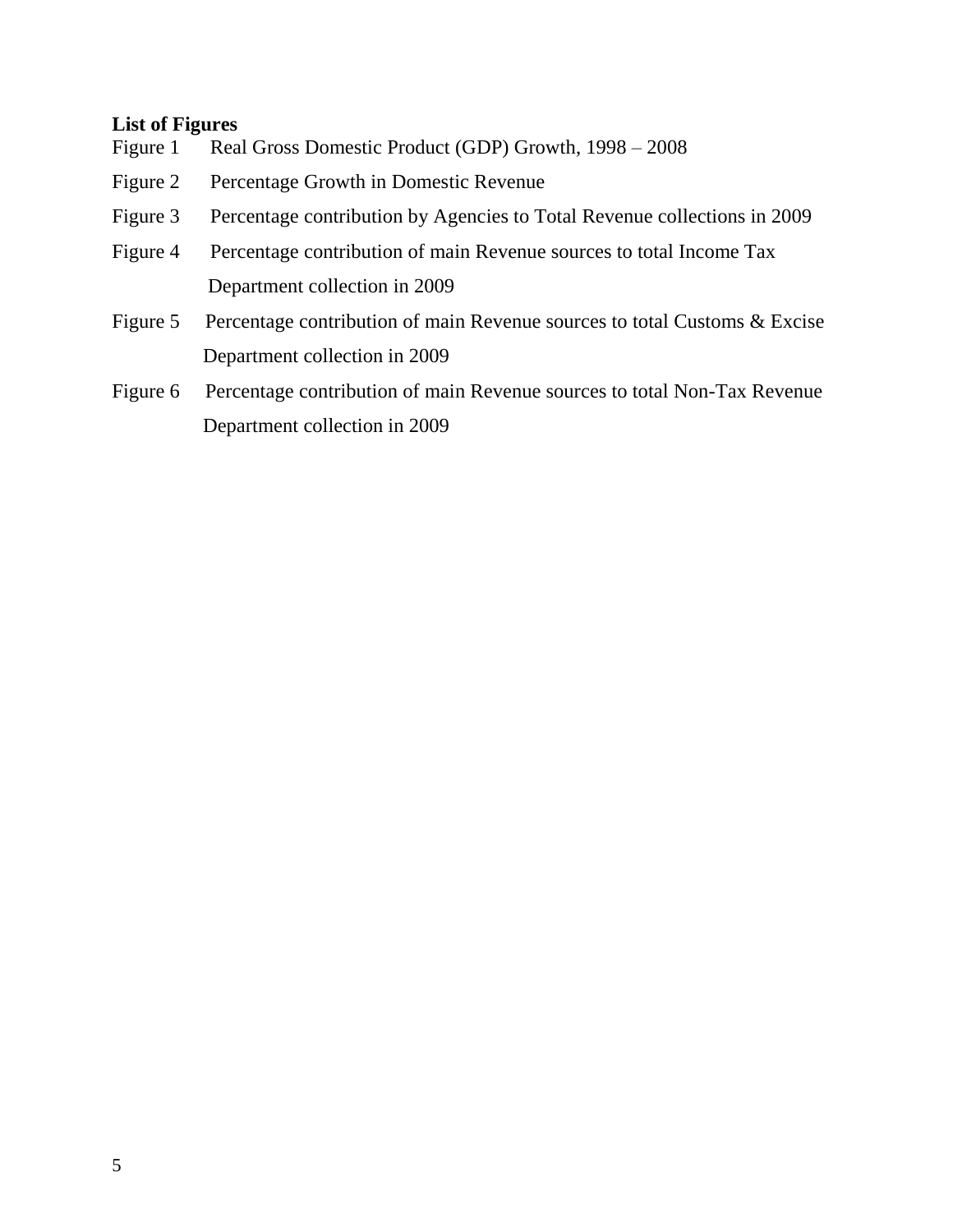# **TABLE OF CONTENTS**

| 1.0   |                                                                         |  |
|-------|-------------------------------------------------------------------------|--|
| 2.0   | <b>OVERVIEW OF THE MACROECONOMIC PERFORMANCE - 2009 10</b>              |  |
| 3.0   |                                                                         |  |
| 3.1   |                                                                         |  |
| 3.2   |                                                                         |  |
| 3.3   |                                                                         |  |
| 3.3.0 |                                                                         |  |
| 3.3.1 |                                                                         |  |
| 3.3.2 |                                                                         |  |
| 4.0   |                                                                         |  |
| 4.1   |                                                                         |  |
| 5.0   |                                                                         |  |
| 5.1   |                                                                         |  |
| 5.2   |                                                                         |  |
| 5.3   |                                                                         |  |
| 6.0   | <b>ACTIVITIES UNDERTAKEN BY THE AUTHORITY IN 2009  26</b>               |  |
| 6.1   |                                                                         |  |
| 6.2   |                                                                         |  |
| 6.3   |                                                                         |  |
| 6.4   |                                                                         |  |
| 7.0   | <b>CONSTRAINTS ENCOUNTERED BY REVENUE COLLECTION AGENCIES IN 200929</b> |  |
| 8.0   |                                                                         |  |
| 8.1   |                                                                         |  |
| 8.2   |                                                                         |  |
| 8.3   |                                                                         |  |
| 8.4   |                                                                         |  |
| 8.5   |                                                                         |  |
| 8.6   |                                                                         |  |
| 8.7   | Information and Communications Technology (ICT) Department  34          |  |
| 8.8   |                                                                         |  |
| 9.0   | <b>CONSTRAINTS ENCOUNTERED BY SUPPORT SERVICE DEPARTMENTS 36</b>        |  |
| 10.0  | STRATEGIES TO ENHANCE REVENUE COLLECTION IN 2010  37                    |  |
| 10.1  |                                                                         |  |
| 10.2  |                                                                         |  |
| 10.3  |                                                                         |  |
| 10.4  |                                                                         |  |
| 11.0  |                                                                         |  |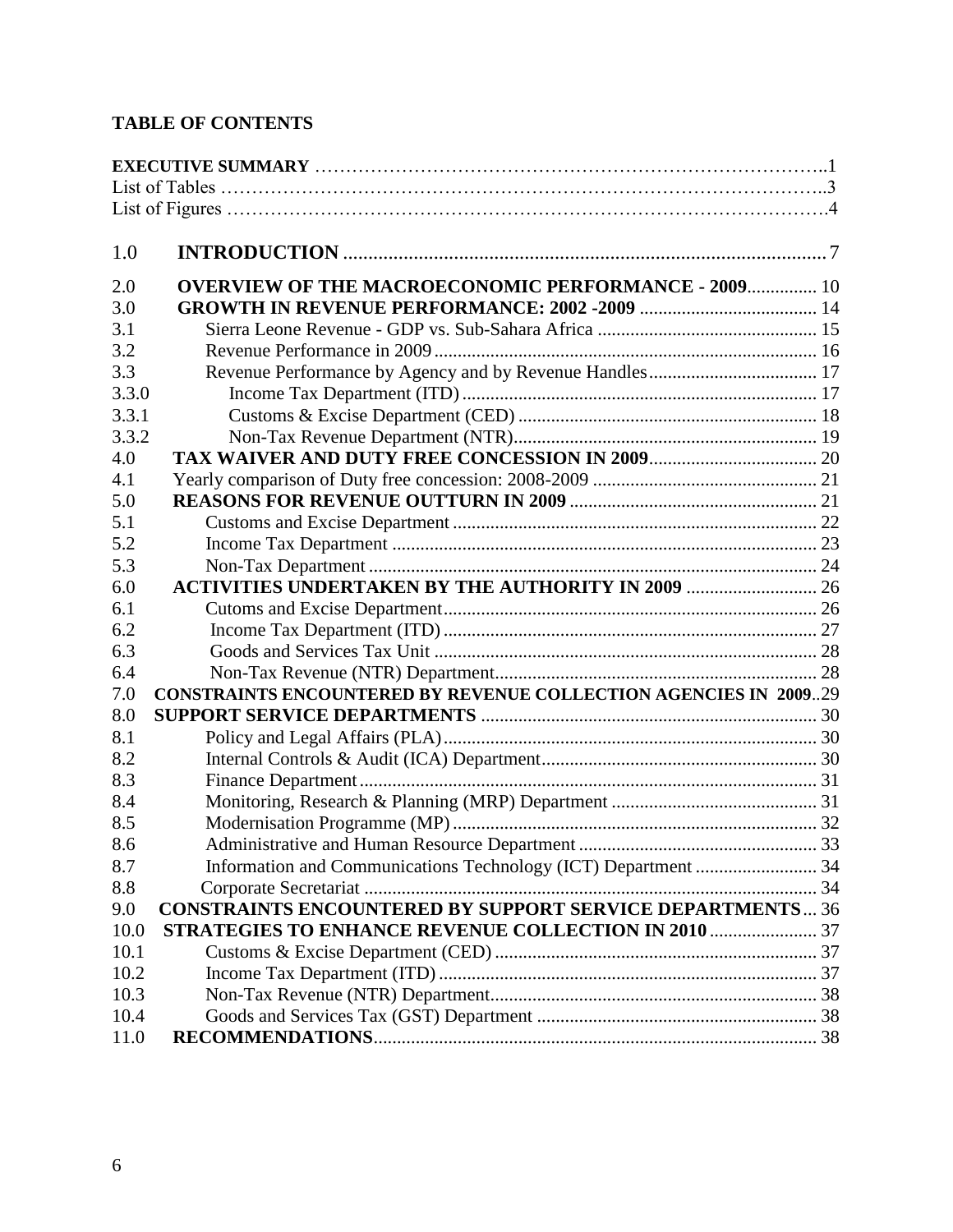#### <span id="page-6-0"></span>**1.0 INTRODUCTION**

The primary objective of public policy and the fundamental expectation of the people is to maintain and improve their living standards. However, the socio-economic status of the average Sierra Leonean cannot improve without the much needed revenue required by the government. In this regard, the role of the National Revenue Authority (NRA) becomes very crucial in achieving this objective. As the primary revenue collecting agency in Sierra Leone, the NRA is mandated by law to administer tax laws by collecting and accounting for domestic revenue as well as ensuring that tax compliance is maintained.

Over the years, the NRA has made tremendous efforts to improve on its effectiveness and efficiency in collecting revenue to meet government fiscal target. From 2002-2009, domestic revenues (excluding road user charges) have grown considerably from a low base of Le231.7 billion in 2002 to Le700.3 billion in 2009 (i.e. by 202.2%). In constant US dollar terms revenue has since 2002 steadily grown and continued in 2009. Between 2002 and 2003, revenue increased from US\$110.41 million to US\$118.45 million. Having collected US\$136 million in 2005 and US\$156.63 million in 2006, revenue collection of the NRA recorded an increase of US\$20.63 million or 15.2 % within these two years. Revenue collection of the Authority improved from US\$168.45 million in 2007 to US\$206.52 million (i.e. by 22.6 %) in 2008 and slightly increased to US\$206.85 million (by 0.1 % in 2009). As noticed the highest revenue growth rate in US dollar terms was recorded in 2008. Though revenue increased significantly in nominal and constant dollar terms, its percentage contribution to Gross Domestic Product declined from 11.8 % in 2002 to 10.9% in 2009.

In 2009 domestic revenue target was met by a solid margin due to a significant rise in imports. The Authority collected Le700.329 billion as revenue. This was above its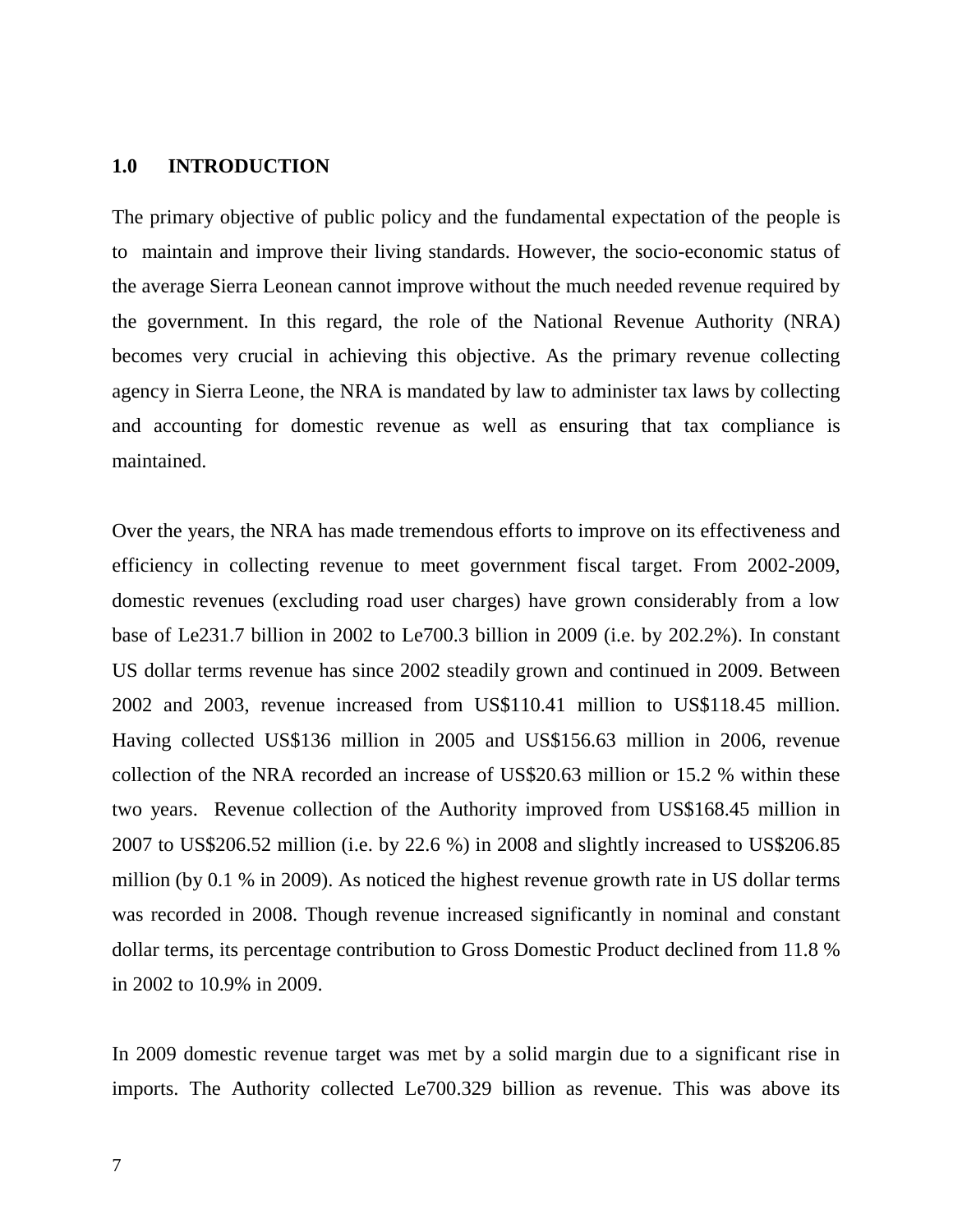programme target of Le671.390 billion by 4.3 %. In terms of expressing it as GDP ratio, revenue collection in 2009 represents 10.9% of GDP, which is higher than the 2008 revenue to GDP ratio of 10.6%. The Authority's outstanding revenue performance in 2009 was as a result of the reform measures and strategies undertaken to revitalise and sustain collection.

Sierra Leone's revenue effort, at just over 10.0% of GDP, is among the lowest in the world. To correct this, a number of tax policy reforms have been put in place at the NRA, including the introduction of Goods and Services Tax (GST), harmonized Customs laws: Customs Tariff Act 2009, Customs Regulations 2009, and Customs Act 2009, which are all geared towards stimulating businesses by reducing the burden of compliance and eliminating distorting effects in the economy. The GST, which replaced some taxes that were administered by the Customs and Excise Department (CED) and the Income Tax Department (ITD), is slated to be introduced on the  $1<sup>st</sup>$  January 2010. The new Customs law has incorporated the World Customs Organisation's Revised Kyoto Convention to deliver benefits that include improving revenue generation; facilitating trade by ensuring prompt clearance of goods with minimal documentation; enhancing effective post-clearance audit; and bringing about intelligence analysis, information sharing as well as selective and effective risk management practices.

Other policy reforms include the introduction of Automated Systems for Customs Data (ASYCUDA++), the development of a Small Taxpayer Regime, and a framework for granting tax incentives. The ASYCUDA++ had its test runs in quarter four of 2009; along side the usual manual assessment operations at CED. In addition, there have has been administrative changes, including the introduction of taxpayer identification numbers in 2009, improving taxpayer education and outreach, and building tax administration capacity in general. These efforts are being supported by a number of donors including DFID, FIAS, and the World Bank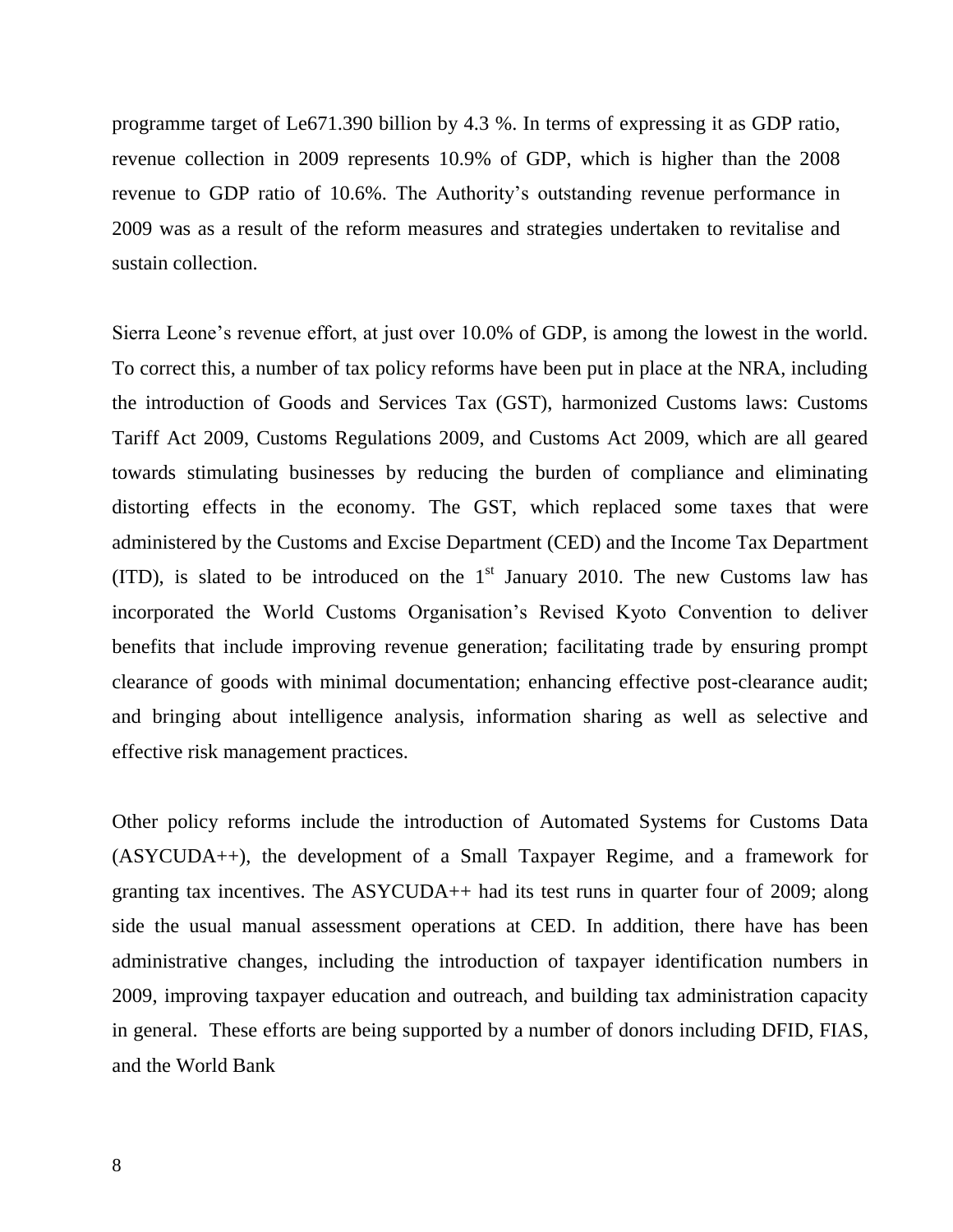The rest of the report presents among others, the macroeconomic status of the country, taking into consideration the activities in the real sector, external sector, and movement of the macroeconomic variables within the monetary and fiscal policy framework. At the micro/ institutional level, the report reviews the amount of revenue collected by the ITD, CED and the Non-Tax Revenue (NTR) Department. The report also looks at reasons for exceeding targets in 2009, duty free and tax concessions granted in 2009, achievements faced by the various departments in the Authority for the period under review. In addition, it points out some strategies and policy recommendations to enhance revenue collection in 2010.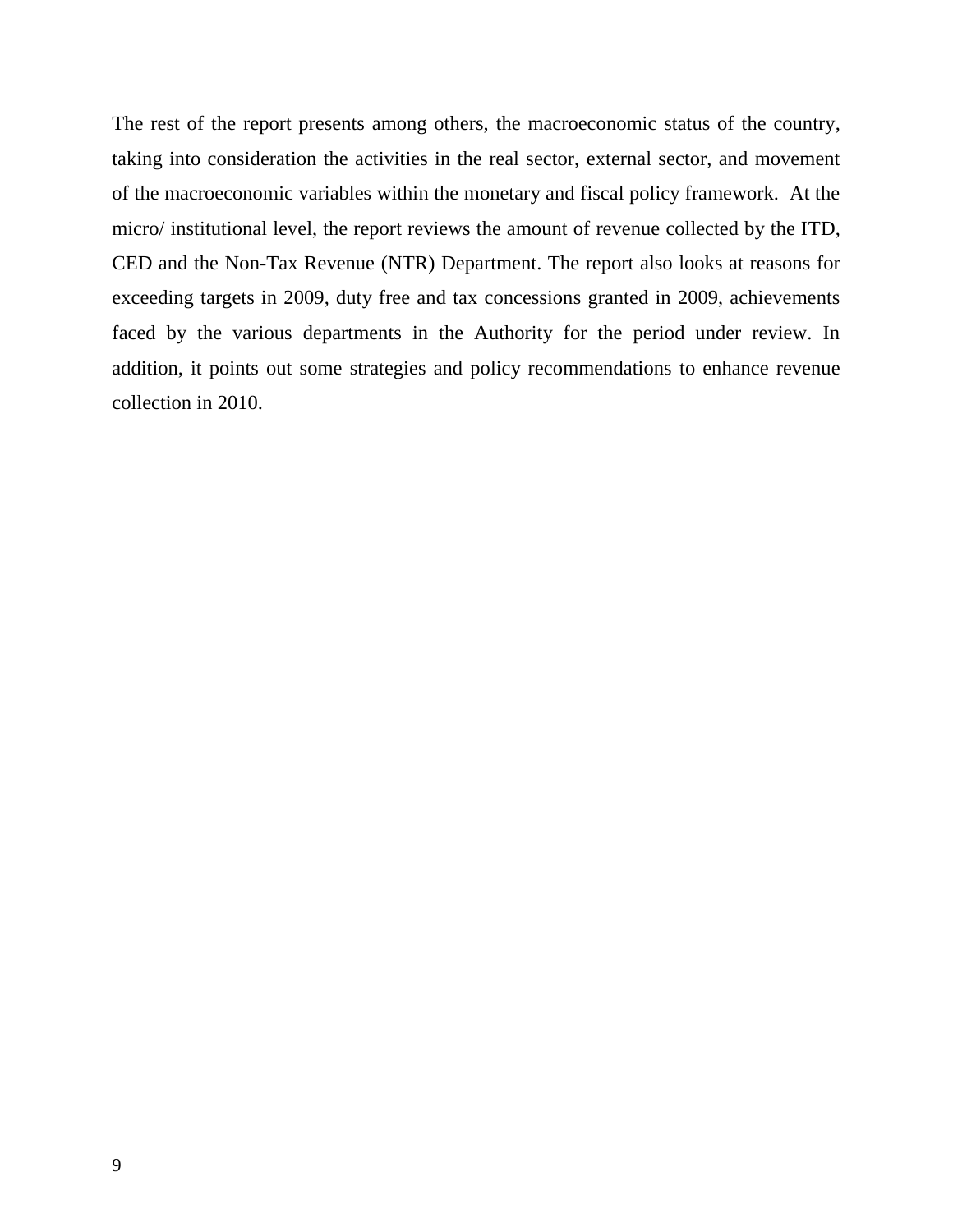### <span id="page-9-0"></span>**2.0 OVERVIEW OF THE MACROECONOMIC PERFORMANCE - 2009**

Sierra Leone's real GDP growth in recent years has been consistently impressive. The country's strong recovery began in 2000 and continued into 2008 when real GDP growth reached an estimated 5.5% despite the impact of the global economic downturn with rising food and fuel prices, and a drop in mining activities. Real growth which remained high throughout the period 2000-2006, declined with the increasing global volatility that followed in 2007. After the outbursts of 18.0% in 2001, 27.0% in 2002, and almost 10.0% in 2003 when hostilities ended<sup>1</sup>, real growth remained at an average annual rate of 7.3% for the period 2004-2006. (See Figure 1). For the years that followed, real growth continued to slow down to 6.4% in 2007 and 5.5% in 2008, as the global crisis took effect on commodity prices, particularly for fuel<sup>2</sup> and food which swung sharply.





As in 2008, Sierra Leone's macroeconomic performance for fiscal year 2009 is not as impressive as the other years. Economic activity declined in the first half of 2009 as a result of falling global demand and declining foreign inflows from remittances. The real GDP growth projected at 5.5% for 2009 had to be adjusted at 4.4% due to changes in the underlying economic conditions, arising from the impact of the global crisis on the economy. In recent years the country's export base has broaden from narrowly concentrating on diamonds to include rutile, bauxite, and a growing volume of cash crops, export growth

 $\overline{a}$ 

 $<sup>1</sup>$  Such is the phenomenal growth is seen in many post-conflict countries (convergence criteria).</sup>

<sup>&</sup>lt;sup>2</sup> The West Texas Intermediate (WTI) crude oil price percent change from 2008 to 2009 was recorded at a decline of 38.1 percent (from US \$99.57 per barrel in 2008 to US \$61.66 in 2009).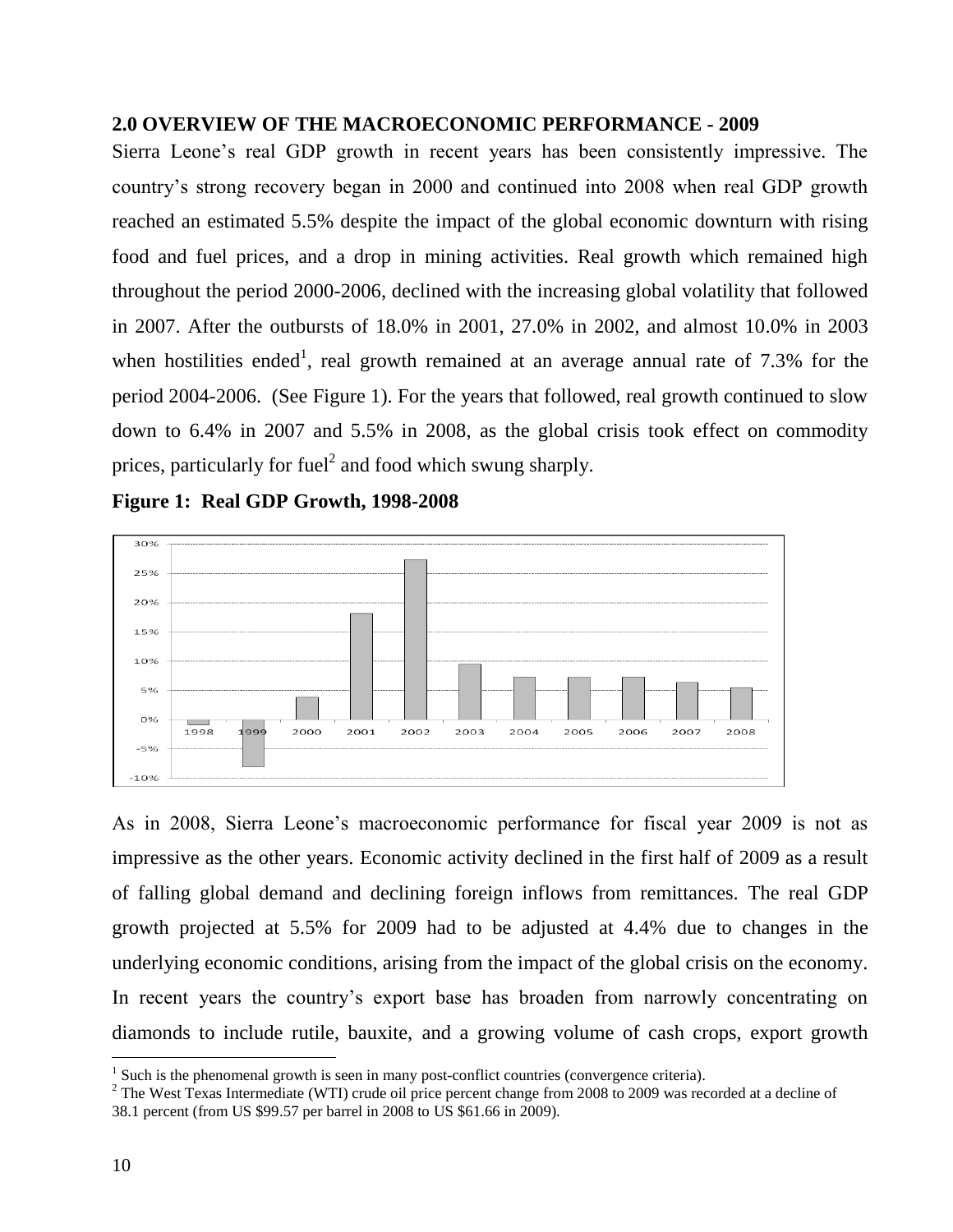which was positive for all products in 2007 fell in 2008 and continued so in 2009 due to collapse in mining output following accidents in the mining industry, which is a major boost for our export<sup>3</sup>. Similarly, whilst expansion of activities in the agriculture and service sectors has continued to drive the growth of the economy, slow down in mining activities in 2009 significantly shrank output. Consumer price inflation, which slightly rose from 12.2% in 2007 to 13.1% in 2008 due to the pass-through effects of steady increases in oil prices in 2007 and 2008, combined with the spike in rice prices in  $2008<sup>4</sup>$ , was contained in the single digit for most part of  $2009^5$ . The end-of-period inflation rate increased to 12.2%, which is lower than the end 2008 inflation of 13.2%. This decline inflation is reflective of the lower international prices in food and fuel, and the increased domestic food production. The official nominal exchange rate of the Leone to the US dollar which remained fairly stable through 2008 at just around 3,000 Leones per US dollar depreciated from 3,029.93 Leones per US dollar in December 2008 to 3,884.82 in December 2009 (by 25%) due to falling export receipts, and inward remittances, which led to a shortage of foreign exchange. However, there is evidence from market rates that the depreciation of the Leone against the US dollar slowed down in quarter four of 2009. This depreciation of the Leone against the US dollar has risks to inflation.

The 2009 budget is built upon a macroeconomic framework that was agreed with the IMF in the fall of 2008. Going forward, the framework targets accelerating real GDP growth from 5.5 % in 2008 to 6.5 % in 2012; keeping inflation in single digits (from 16.6% in 2008 to 8.5% in 2012; containing pressure on the exchange rate; and temporarily expanding fiscal deficit to 3.8% of GDP in 2010 and 2011.

 $\overline{a}$ 

<sup>&</sup>lt;sup>3</sup> While Koidu Holdings Ltd resumption was seen as a revamping of the sector, the fall in global demand for minerals and the collapsing of the rutile dredge (D2) was a major setback to the entire industry.

<sup>&</sup>lt;sup>4</sup> It is important to note that the Government mitigated some of these price increases in 2008 by reducing import tariffs on rice, flour, and petroleum products.

 $<sup>5</sup>$  It remained in the single digit up to August 2009, with end period year-on-year inflation of 9.7 percent, comparing</sup> favourably to 14.8 percent in the corresponding period of 2008.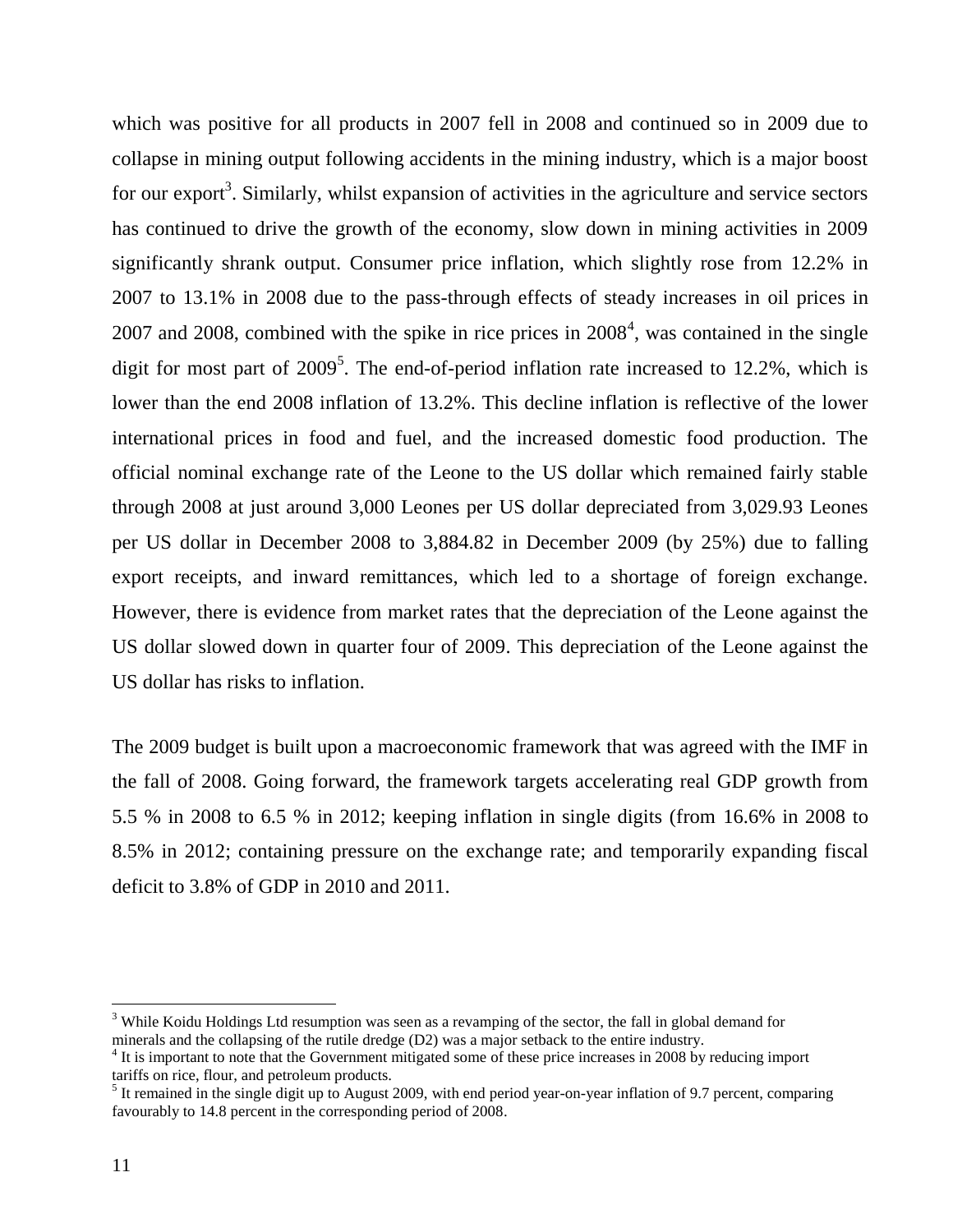The external current account deficit (including official transfers) increased to a projected figure of 12.3 % of GDP in 2009 from 10.4 % of GDP in 2008. Official gross international reserves, which include the new Multilateral Debt Relief Initiative (MDRI) allocation from the IMF peaked US\$ 336.37 million or 6.5 months of import cover end 2009. The official gross reserves, excluding the new MDRI allocation amounted to US\$208.37 million or four months of import cover.

The shocks from the global recession to Sierra Leone have mainly been transmitted through the country's external trade. As world demand for primary products became depressed, exports of these products from many countries, including Sierra Leone began to fall sharply in the last quarter of 2008 and continued sliding in 2009. Consequently, as commodity prices also decreased, so too are exports proceed and imports such as fuel and food for Sierra Leone. The lowest value of diamond exports in two years was recorded in October 2008. The price fell by 27% between the peak price in June 2008 and March 2009. Owing to this, many alluvial diamond mining operations reduced or suspended their operations, while the bauxite mine suspended operations in March 2009 due to inadequate world prices. Remittances also fell by an estimated US\$11 million in 2008 and continued to fall in 2009. The falling export receipts, combined with falling remittances from abroad, reduced household incomes. Direct foreign investment especially for the mining sector slowed down, and this affected current and future real GDP growth.

Government fiscal policy was targeted at improving revenue performance and containing spending pressures, while protecting social spending and expanding infrastructure outlays. The introduction of a goods and services tax in January 2010 is expected to contribute to revenue enhancement, which will help create fiscal space for spending for poverty reduction and investment.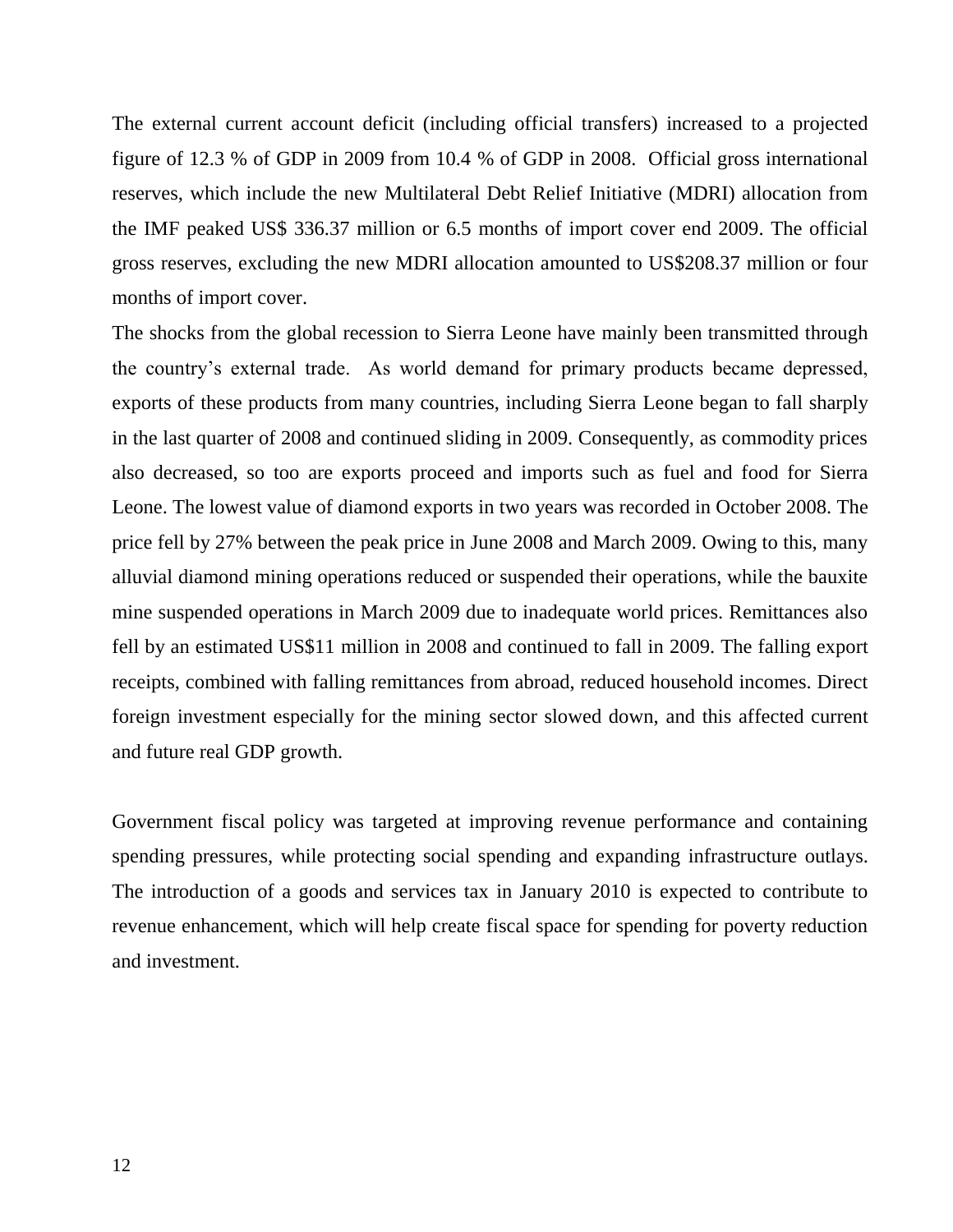|                                    | <b>Estimate</b> |              |              | <b>Macroeconomic Framework</b> |           |
|------------------------------------|-----------------|--------------|--------------|--------------------------------|-----------|
|                                    | 2008            | 2009         | 2010         | 2011                           | 2012      |
| Real GDP Growth (%)                | 5.5             | 5.5          | 5.8          | 6.0                            | 6.5       |
| Consumer Price Inflation (%, p.a.) | 15.6            | 12.7         | 9.4          | 8.9                            | 8.5       |
| Investment (% GDP)                 | 14.1            | 16.7         | 17.7         | 17.8                           | 18.4      |
| Government                         | 4.4             | 7.3          | 7.4          | 7.5                            | 7.5       |
| Private                            | 9.7             | 9.5          | 10.3         | 10.4                           | 10.9      |
| Revenue and Grants (% GDP)         | 15.9            | 18.6         | 18.2         | 18.3                           | 18.9      |
| Revenue                            | 11.4            | 12.3         | 13.3         | 13.6                           | 13.8      |
| Grants                             | 4.5             | 6.3          | 4.9          | 4.7                            | 5.1       |
| Expenditures (% GDP)               |                 |              |              |                                | 22.1      |
| Recurrent                          | 19.3<br>14.9    | 22.2<br>14.9 | 22.0<br>14.6 | 22.1<br>14.6                   | 14.6      |
| Consumption                        | 12.8            | 12.8         | 12.7         | 12.8                           | $\ddotsc$ |
| Interest                           | 2.1             | 2.1          | 1.9          | 1.9                            | $\ldots$  |
| Development                        | 4.4             | 7.3          | 7.4          | 7.5                            | 7.5       |
| Overall Fiscal Balance (% GDP)     | $-3.4$          | $-3.5$       | $-3.8$       | $-3.8$                         | $-3.1$    |
| Financing (% GDP)                  | 3.4             | 3.5          | 3.8          | 3.8                            | 3.1       |
| Net External                       | 0.7             | 2.2          | 2.6          | 2.7                            | 2.3       |
| Net Domestic                       | 2.7             | 1.3          | 1.2          | 1.1                            | 0.8       |

### **Table 1: Selected Macroeconomic Indicators, 2008-12**

Sources: Ministry of Finance and Economic Development and World Bank staff calculations.

It is important to note that the macroeconomic environment and the level of revenue generation affect each other. Sometimes, while tax reforms may be necessarily instituted to correct an economic imbalance, economic boom may also foster additional revenue generation through improvement in the existing taxes or broadening of the base.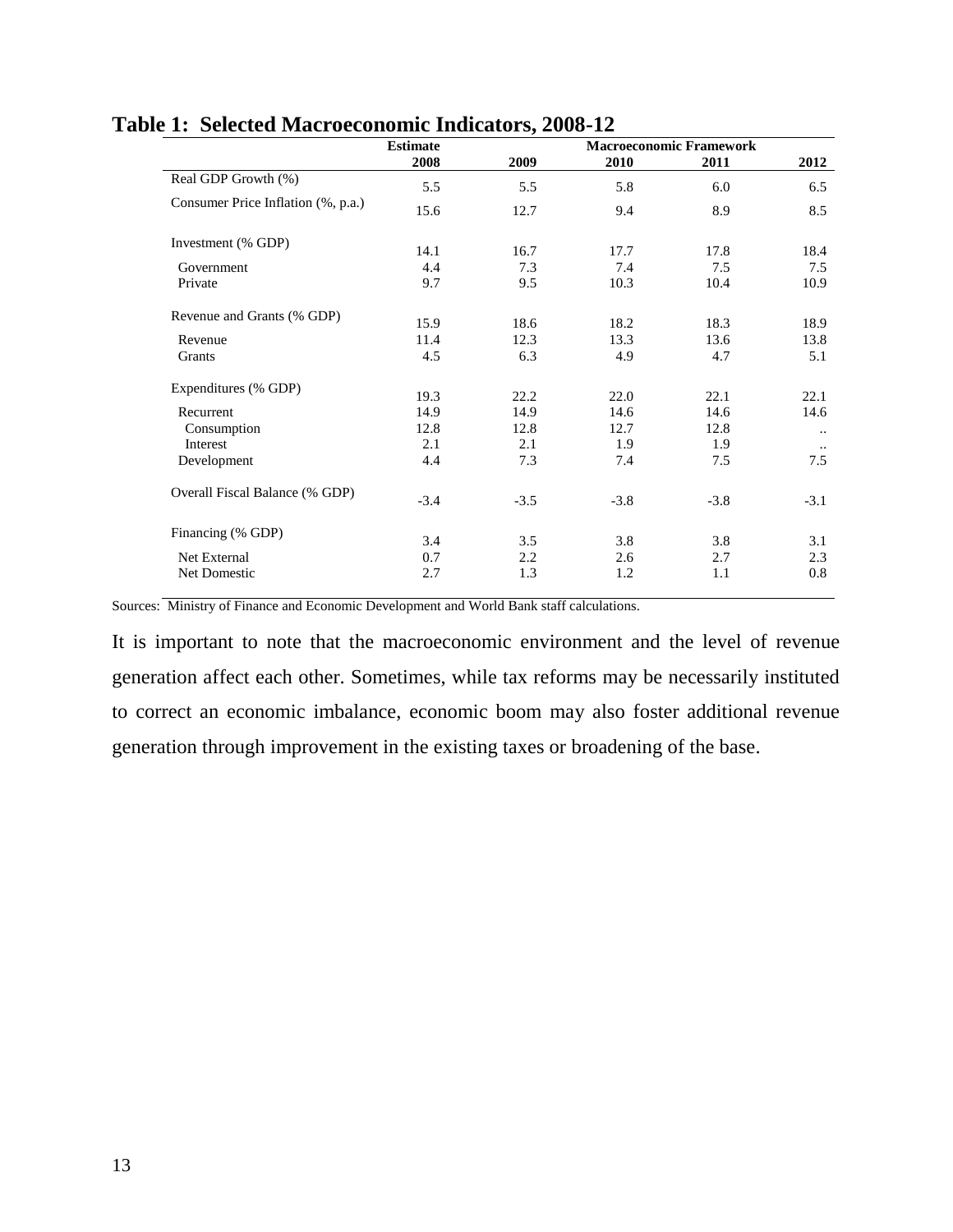## <span id="page-13-0"></span>**3.0 GROWTH IN REVENUE PERFORMANCE: 2002 -2009**

Domestic revenues (excluding road user charges) have grown considerably over the past years from a low base of Le231.7billion in 2002 to Le700.3billion in 2009 (202.2%). Even though revenue increased significantly in nominal terms, it percentage contribution to GDP declined from 11.8% in 2002 to 10.9% in 2009 (see Table 2 for details).

| (Amounts in Le'million)                                        |           |           |           |           |           |           |           |           |
|----------------------------------------------------------------|-----------|-----------|-----------|-----------|-----------|-----------|-----------|-----------|
|                                                                | 2002      | 2003      | 2004      | 2005      | 2006      | 2007      | 2008      | 2009      |
| <b>Nominal GDP</b>                                             | 1,964,627 | 2,310,767 | 2,894,123 | 3,518,200 | 4,206,600 | 4,966,200 | 5,826,100 | 6,442,000 |
| Tax<br>Revenue<br>(A)                                          | 223,470   | 267,960   | 319,267   | 351,515   | 419,515   | 454,736   | 558,495   | 632,234   |
| Non-Tax<br>Revenue $(B)$                                       | 8,296     | 9,851     | 20,846    | 41,424    | 44,041    | 48,015    | 57,167    | 68,094    |
| <b>Total</b><br><b>Domestic</b><br><b>Revenue</b><br>$(C=A+B)$ | 231,766   | 277,811   | 340,113   | 392,939   | 463,556   | 502,751   | 615,661   | 700,329   |
| Tax                                                            | 11.4%     | 11.6%     | 11.0%     | 10.0%     | 10.0%     | 9.2%      | 9.6%      | 9.8%      |
| Revenue/GDP<br>Non-Tax<br>Revenue/GDP                          | 0.4%      | 0.4%      | 0.7%      | 1.2%      | 1.0%      | 1.0%      | 1.0%      | 1.1%      |
| *Domestic<br><b>Revenue/GDP</b>                                | 11.8%     | 12.0%     | 11.8%     | 11.2%     | $11.0\%$  | $10.1\%$  | 10.6%     | 10.9%     |
| Growth<br>in<br>Domestic                                       |           |           |           |           |           |           |           |           |
| Revenue $(\%)$                                                 | 15        | 19.9      | 22.4      | 15.5      | 18.0      | 8.5       | 22.5      | 13.7      |
| Growth in Tax                                                  |           |           |           |           |           |           |           |           |
| Revenue (%)                                                    | 16        | 19.9      | 19.1      | 10.1      | 19.3      | 8.4       | 22.8      | 13.2      |
| Growth<br>in                                                   |           |           |           |           |           |           |           |           |
| Non-Tax                                                        |           |           |           |           |           |           |           |           |
| Revenue (%)                                                    | (7.2)     | 18.7      | 111.6     | 98.7      | 6.3       | 9.0       | 19.1      | 19.1      |
| Growth<br>in                                                   |           |           |           |           |           |           |           |           |
| <b>Nominal GDP</b>                                             |           |           |           |           |           |           |           |           |
| (%)                                                            | 22.8      | 17.6      | 25.2      | 21.6      | 19.6      | 18.1      | 17.3      | 10.6      |

 *Table 2: Revenue Productivity: 2002-2009* 

*\* Excludes Road User Charges*

Tax revenue<sup>6</sup> to GDP ratio increased from 11.4% in 2002 to 11.6% in 2003 stagnated at 10.0% between 2005 and 2006, declined to 9.2% in 2007 and slightly improved to 9.8% in 2009. This indicates that from 2002 to 2009, the Authority recorded 1.6 percentage

 $\overline{a}$ 

<sup>6</sup> Excluding Non-Tax Revenue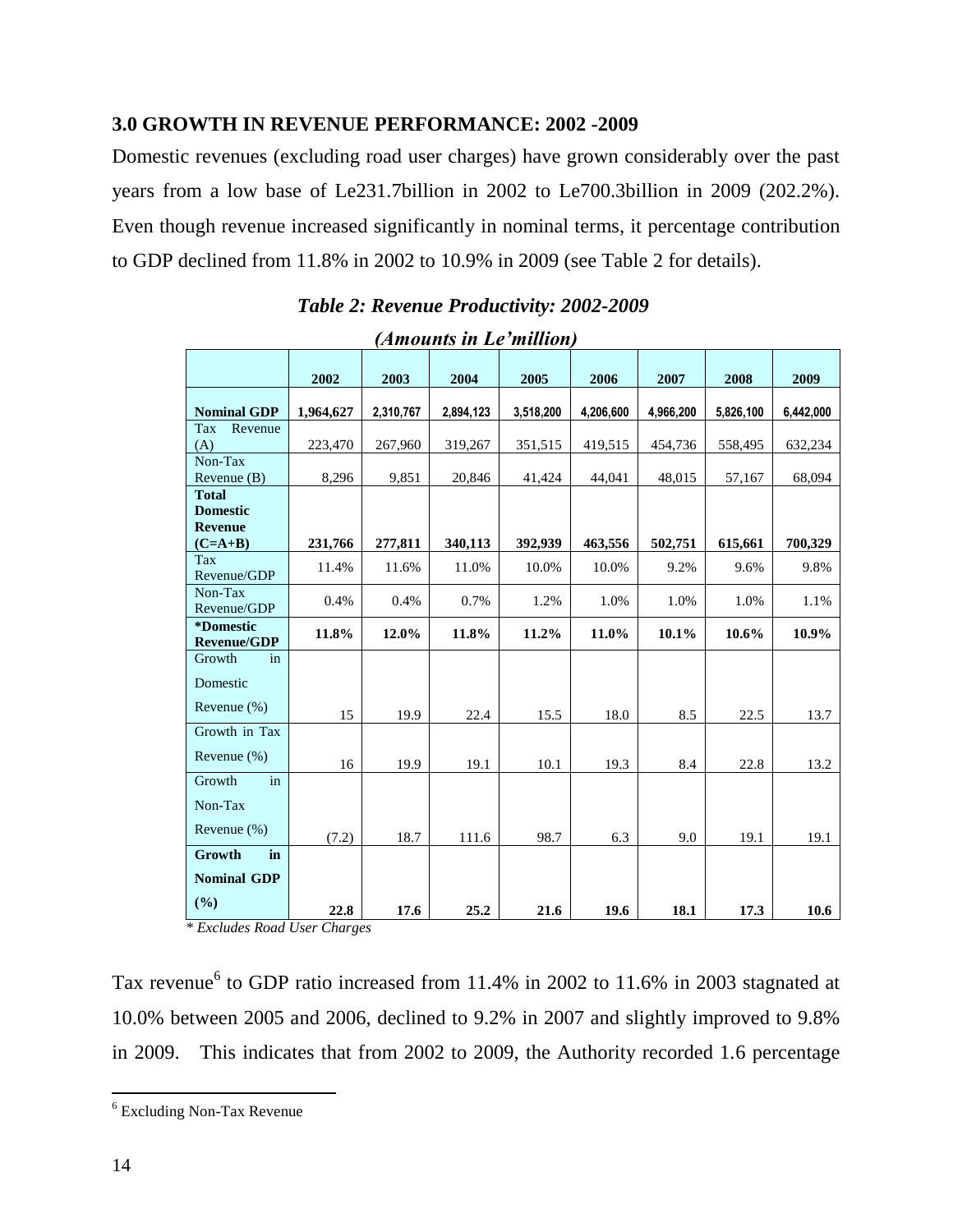point decrease in its tax revenue to GDP ratio. The transfer of revenue collection from MDA's to the Authority in 2005 improved NTR's performance as its contribution to GDP increased from 0.4% in 2002 to 1.1% in 2009. With regard to growth in domestic revenue, the Authority recorded highest growth in 2008 as revenue increased by 22.5% compared to the previous period (see figure 2). In 2009, while Tax Revenues recorded a 9.6 percentage point decline in growth, the percentage point growth for Non-Tax Revenues remain the same compared to the previous period.





### <span id="page-14-0"></span>**3.1 Sierra Leone Revenue - GDP vs. Sub-Sahara Africa**

In the first few years after the creation of the NRA in 2002, domestic revenue Collection (excluding road user charges) increased from 11.8% of Gross Domestic Product (GDP) in 2002 to 12.0% in 2003, and subsequently declined to 10.9% in 2009. This situation reflects a similar trend to that experienced in other countries that have implemented Tax Administration Reforms similar to those introduced in Sierra Leone in 2002.

The Authority recognizes the fact that current Revenue/GDP ratio is too low to support government expenditure requirements; and among the lowest in Sub-Sahara Africa. Hence, there is a need for further efforts to continuously improve Tax and Customs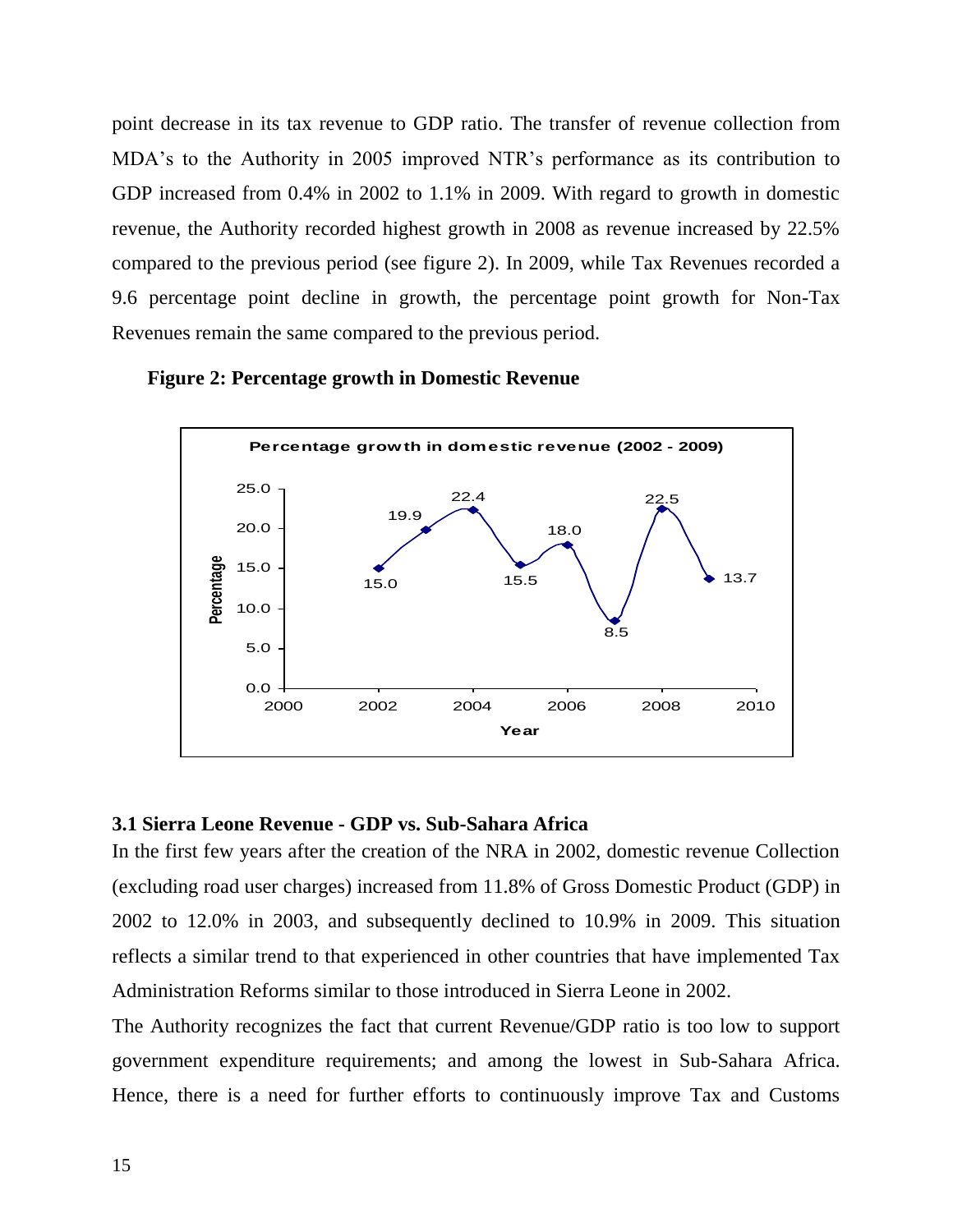Administration. The earlier successes need to be consolidated and built upon and further expansions in the Revenue Base are required together with the modernisation of the operations of the NRA. To reverse this awful trend, the authority has drawn a five year Modernization Plan which is guided by expert advice and the strategic requirements for implementing and sustaining the changes to be introduced. We expect that at the end of the 5 year period the Revenue/GDP ratio will increase to, and stabilize at, or above 15%.

### <span id="page-15-0"></span>**3.2 Revenue Performance in 2009**

In 2009, the revenue collection target for the NRA was Le671.390 billion, which is 9.0% over the actual 2008 collection of Le  $615.645$  billion<sup>7</sup>. Total domestic revenue collected by the Authority in 2009 amounted to Le700.329 billion, exceeding the target by 4.3 %. This collection represents 10.9 % of GDP for 2009, higher than 2008 revenue GDP ratio of 10.6 % by 0.3 percentage point. In dollar terms, the actual collection increased from US\$206.52 million in 2008 to US\$206.85 million in 2009 or by US\$0.33million. Of this collection, the Income Tax Department (ITD) contributed Le213.043billion (30.4 %); the Customs and Excise Department (CED) accounted for Le419.195billion (59.9 %); the Non-Tax Revenue (NTR) Department contributed Le68.107billion (9.7 %). Figure 3 shows the percentage contribution of individual agencies to total revenue in 2009.





 $7$  This excludes road user charges.

 $\overline{a}$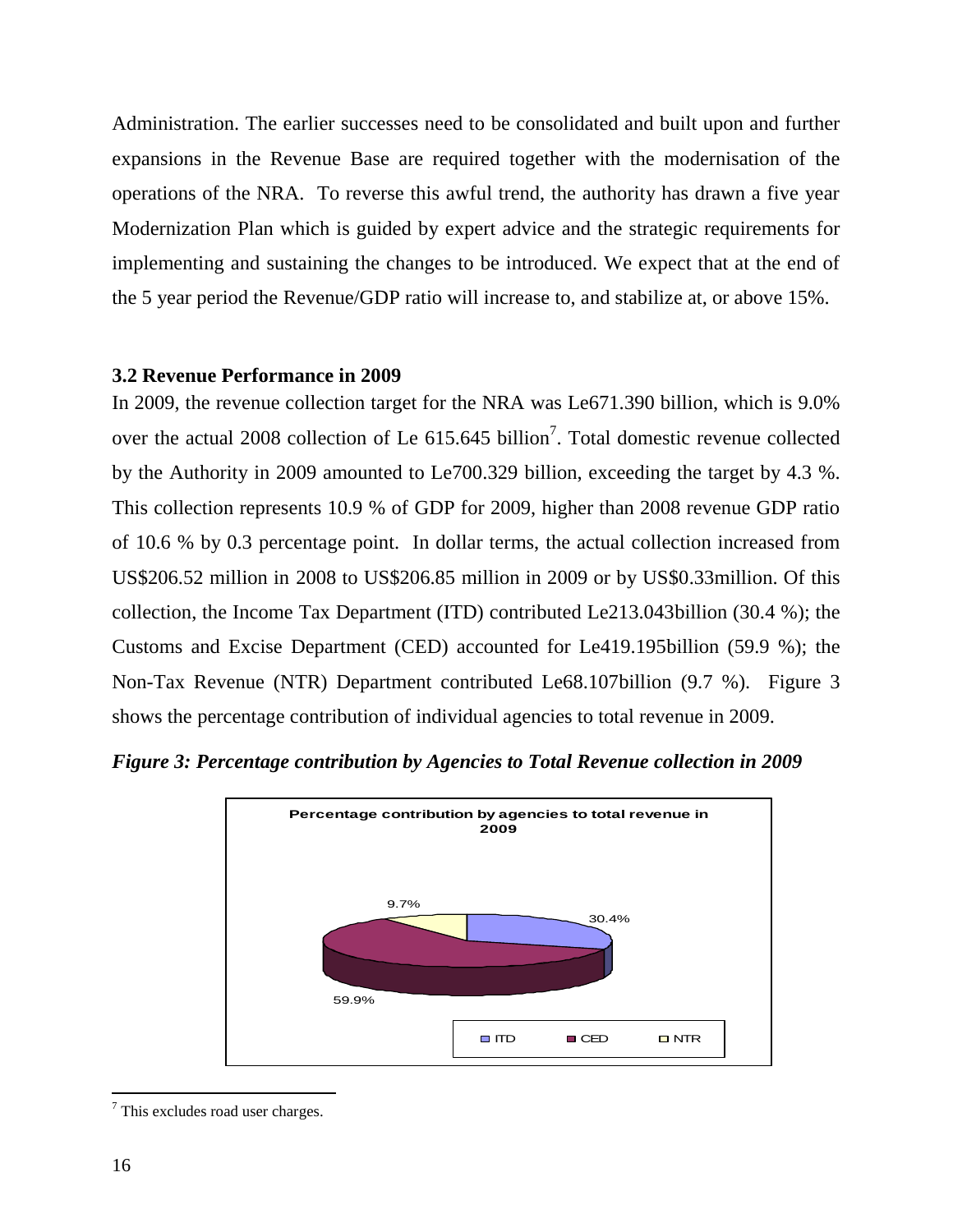In nominal terms, NTR recorded the highest revenue growth of 19.14% followed by CED at 15.76%, while ITD recorded a growth of 8.49%. Table 3 below shows revenue performance in 2009 as against 2008.

| Amount in muttons of Leones)            |               |             |                 |                   |  |  |  |  |
|-----------------------------------------|---------------|-------------|-----------------|-------------------|--|--|--|--|
| <b>Dept/Revenue Source</b> <sup>8</sup> | 2008          | 2009 Actual | <b>Variance</b> | <b>Percentage</b> |  |  |  |  |
|                                         | <b>Actual</b> |             |                 | growth<br>in      |  |  |  |  |
|                                         |               |             |                 | revenue           |  |  |  |  |
| <b>Total Domestic Revenue</b>           | 615,645       | 700,329     | 84,684          | 13.76             |  |  |  |  |
| Income Tax                              | 196,374       | 213,043     | 16,669          | 8.49              |  |  |  |  |
| Customs & Excise                        | 362.117       | 419,192     | 57,075          | 15.76             |  |  |  |  |
| NTR:                                    | 57,154        | 68,093      | 10,939          | 19.14             |  |  |  |  |
| $o/w$ Mines                             | 18,012        | 20, 224     | 2,212           | 12.28             |  |  |  |  |
| Other Depts.                            | 39,142        | 47,869      | 8,727           | 22.31             |  |  |  |  |

*Table 3: Comparative Revenue Performance by Agency: 2008-2009 (Amount in millions of Leones)*

From Table 3, CED and NTR increased their revenue collection in 2009: CED from 58.8 % in 2008 to 59.9 % in 2009 and NTR from 9.3 % in 2008 to 9.7 % in 2009. ITD contributed 30.4 % in 2009, which is lower than its 2008 collection of 31.9 % by 1.5 percentage points. The above distribution indicates that CED still contributes the largest in revenue collection though revenue performance by NTR has significantly improved over the years.

## <span id="page-16-0"></span>**3.3 Revenue Performance by Agency and by Revenue Handles**

Below is an analysis of collecting agencies' revenue performance with respect to the various tax handles.

# <span id="page-16-1"></span>**3.3.0 Income Tax Department (ITD)**

Total revenue collected by ITD in 2009 amounted to Le213.043 billion which represents 30.4% of the total revenue collected by the Authority. This Department exceeded its annual target by 1.7%. As shown in the Figure 4 below, the highest revenue is recorded from the personal income tax accounting for 56.6%, followed by corporate tax (29.8%), and other taxes (13.6%).

 $\overline{a}$ 

<sup>8</sup> All figures exclude road user charges.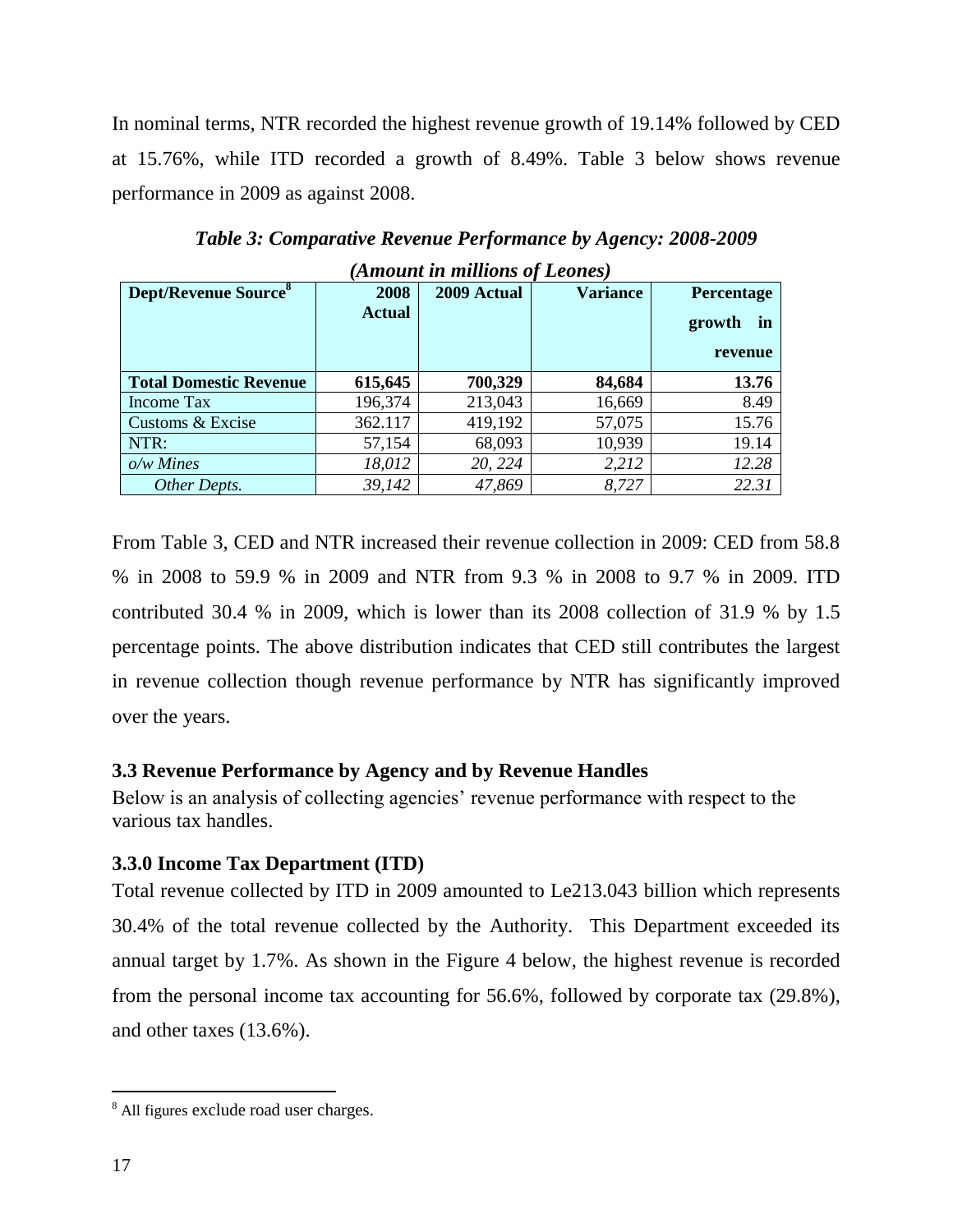**Figure 4: Percentage contribution of main revenue sources to total ITD collection in 2009**



Under personal income tax, PAYE for Non-Government workers accounted for 52.4%, Withholding Personal 25.5%, and PAYE for Government workers 16.7%. The least contributors in this tax category are 10.0% tax on rental income and payroll tax each contributing 3.7% and 1.8% respectively.

As regards corporate tax, the highest revenue was from withholding tax on Non-Government contracts contributing 52.2%, followed by company tax 39.5% whilst revenue from Government contracts accounted for only 8.3%.

In respect of revenue collected from 'Other taxes', revenue from local communications contributed 68.1%, Foreign Travel Tickets 15.7% and External Telecommunications 12.2%. Taxes from hotel accommodation (Withholding Bed fees), Restaurant Tax, Entertainment tax and fees from professional services contributed 1.9%, 1.7%, 0.2% and 0.1% respectively.

### <span id="page-17-0"></span>**3.3.1 Customs & Excise Department (CED)**

Customs & Excise Department collected Le419.194 billion or 59.9 % of the Authority's total revenue collection in 2009. This department exceeded its annual target of Le404.998 billion by 3.5%. CED's revenue over performance is attributed mainly to an increase in the number of dutiable vessels by 15.8% in 2009 compared to 2008 as shown in Table 4.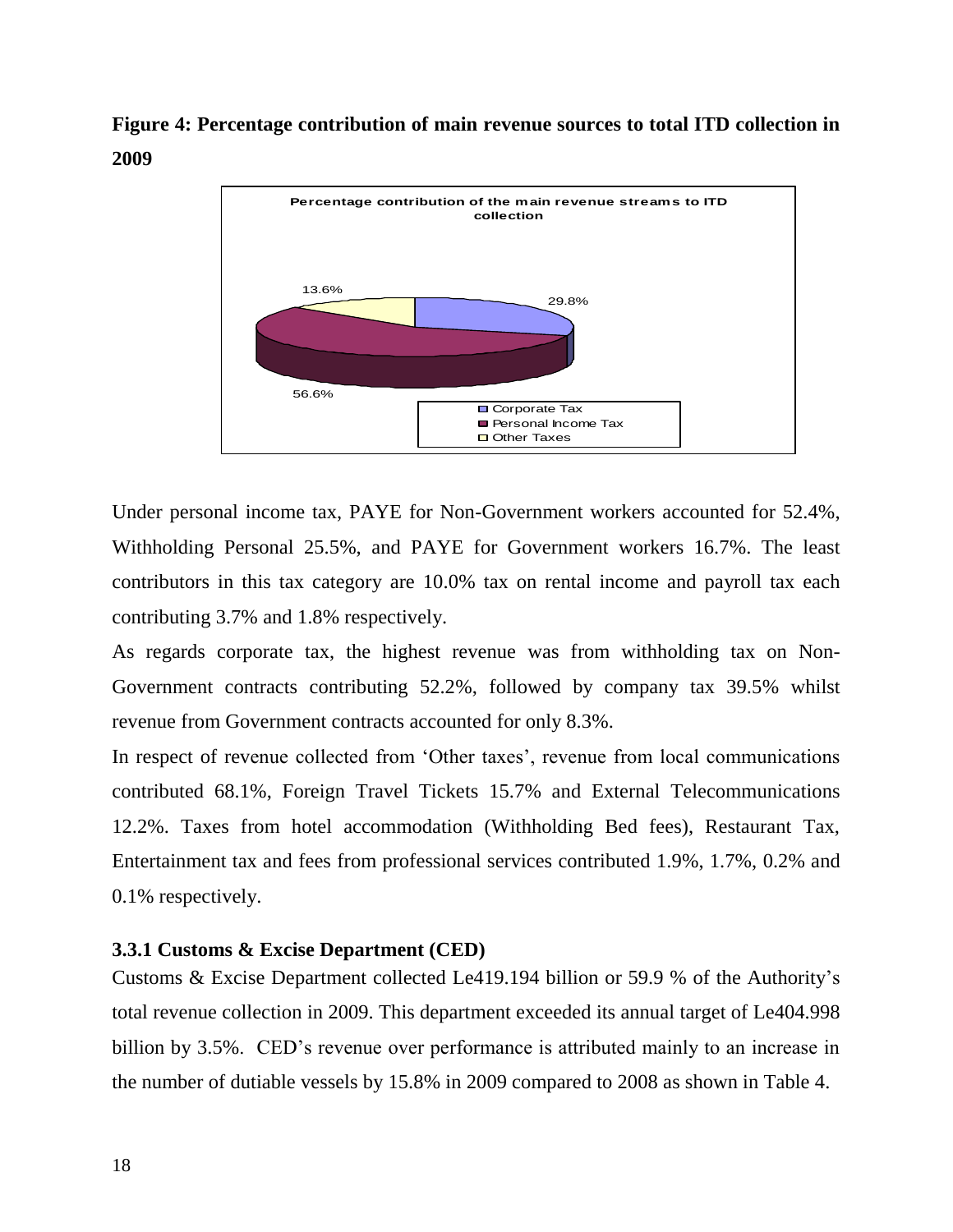|                        | 2008         | 2009         | <b>Percentage Growth</b> |
|------------------------|--------------|--------------|--------------------------|
| No. of Vessels         | 323          | 319          | $-1.2%$                  |
| <b>Dutiable Vessel</b> | 209          | 242          | 15.8%                    |
| Non Dutiable Vessel    | 114          | 77           | $-32.5%$                 |
| <b>Total Tonnage</b>   | 2,083,169.80 | 1,962,785.11 | $-5.8\%$                 |

**Table 4: Yearly comparison of Imports (2008 & 2009)**

Of the total CED collection, import duties accounted for 40.5%, import sales tax 30.9% and excise on petroleum 23.5%. However, other excise and domestic sales tax accounted for less than 10% of total collection by CED (see figure 5). The collection of freight levy still remains the responsibility of the Sierra Leone Maritime Administration (SLMA) and this revenue is yet to be reported to the NRA.





### <span id="page-18-0"></span>**3.3.2 Non-Tax Revenue Department (NTR)**

Like other revenue collecting agencies in the Authority, NTR surpassed its annual target by Le11.199billion (19.7%). Revenue from 'Other Departments' accounted for 70.3% of total NTR collection whilst the Mines Department contributed 29.7% (see Figure 6).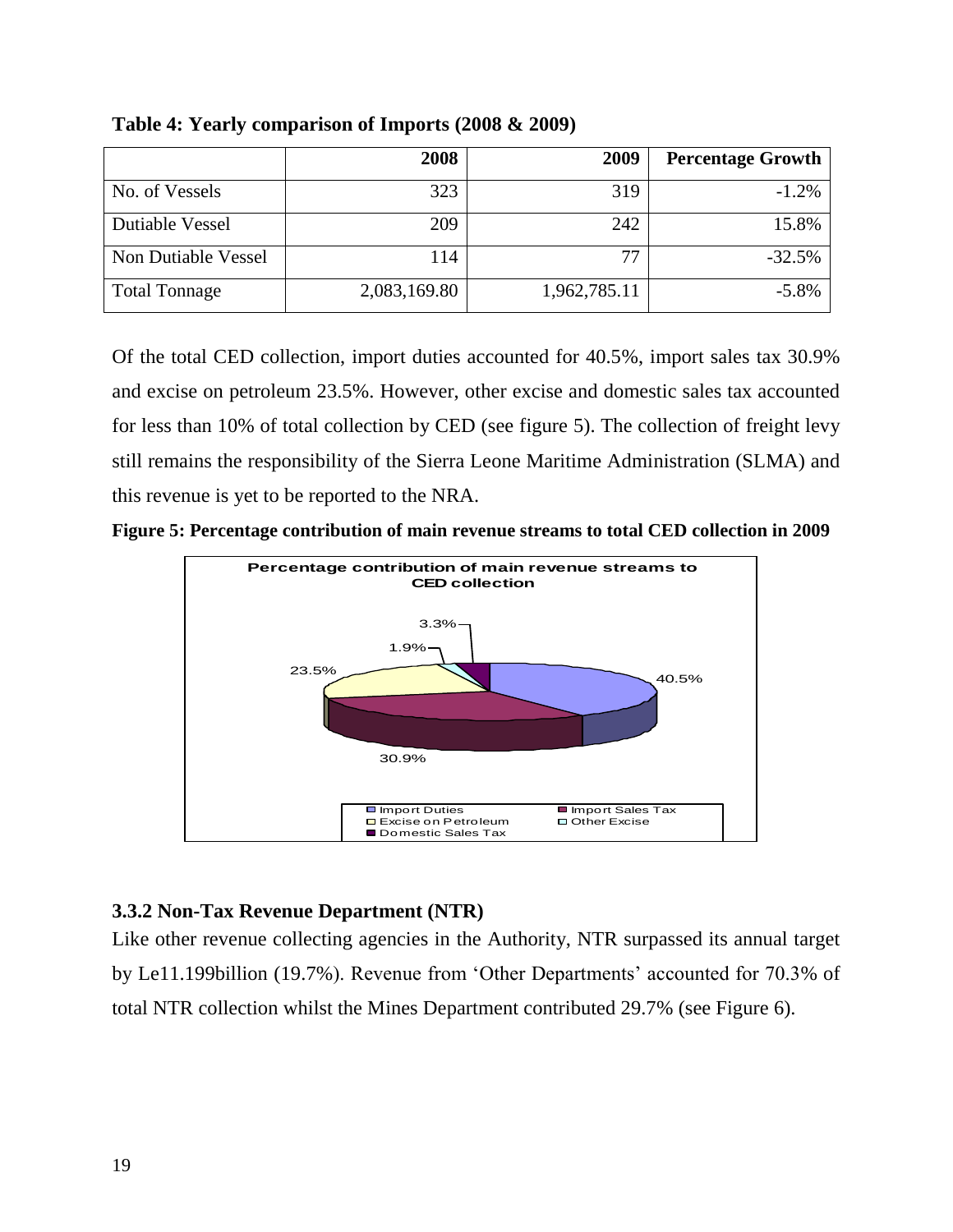

**Figure 6: Percentage contribution of main revenue sources to total NTR collection in 2009.**

Of the total collection by the Mines Department, revenue from licenses recorded the highest (72.0%), followed by Royalties on Diamonds (9.4%); royalties on Gold recorded the least, contributing 1.3%.

There are twenty-one sub-revenue sources under Other Departments. The highest contributors are Ministry of Information (31.9%), Ministry of Agriculture (13.5%), and Immigration (11.9%) whilst the least collection is from Births and Deaths accounting for only 0.1% of revenue from that category.

### <span id="page-19-0"></span>**4.0 TAX WAIVER AND DUTY FREE CONCESSION IN 2009**

Table 5 below shows the breakdown of the beneficiaries of customs exemptions granted in 2009 totaling Le59.979bn. Of this, "Others" received 40.5%; Public International Organizations accounted for 27.5%; while Non-Governmental Organisation and Embassies recorded 11.0% and 10.8% respectively. Mineral exploration/mining companies recorded the lowest amount of beneficiaries of 10.3%.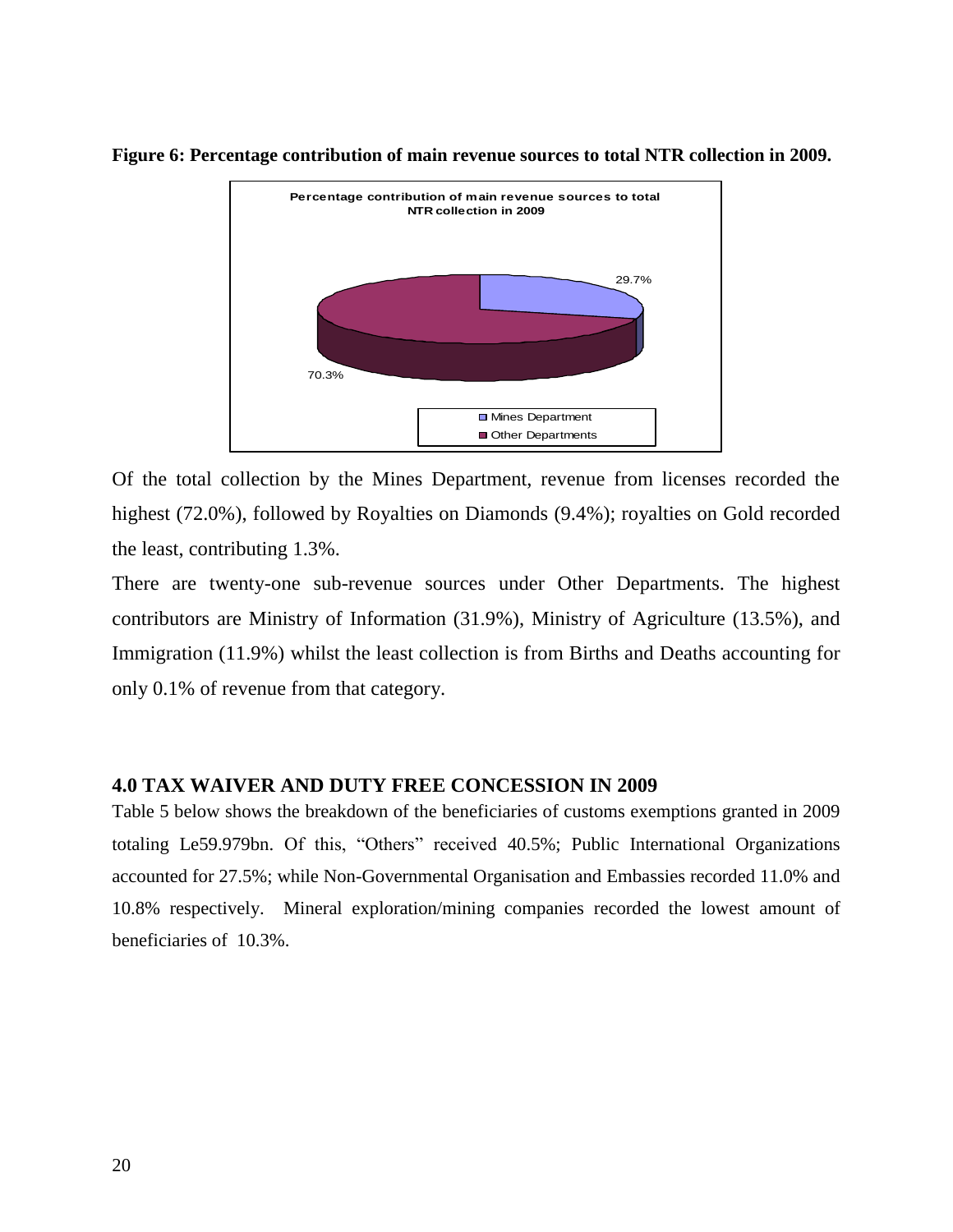| <b>Beneficiary</b>                          | 2009   | % of Total |
|---------------------------------------------|--------|------------|
| <b>Total</b>                                | 59,979 | 100.0      |
| Embassies                                   | 6,473  | 10.8       |
| <b>Public International Organisation</b>    | 16,491 | 27.5       |
| Non Governmental Organisation               | 6,598  | 11.0       |
| <b>Mineral Exploration/Mining Companies</b> | 6,152  | 10.3       |
| Others $9$                                  | 24,265 | 40.5       |

## *Table 5: Beneficiaries of Duty Free Granted in 2009 (Amounts in Le'million)*

### <span id="page-20-0"></span>**4.1 Yearly comparison of Duty free concession: 2008-2009**

As shown in Table 6, the total amount of duty free granted in 2009 was slightly higher than that granted in 2008 by Le1.576bn (or by 2.7%). In other words, total duty free increased from Le58.403bn in 2008 to Le59.979bn in 2009.

*Table 6: Comparative Analysis of Duty Free Concession by Beneficiary: 2008-2009*

|                                             | (Amounts in Le'million) |        |                 |          |  |
|---------------------------------------------|-------------------------|--------|-----------------|----------|--|
| <b>Beneficiary</b>                          | 2008                    | 2009   | <b>Variance</b> | % Change |  |
| <b>Total duty free</b>                      | 58,403                  | 59,979 | 1,576           | 2.7      |  |
| <b>Embassies</b>                            | 4.252                   | 6.473  | 2.221           | 52.2     |  |
| Public International Organizations.         | 17,138                  | 16,491 | (647)           | $-3.8$   |  |
| Non Governmental Organizations              | 9,609                   | 6.598  | (3,011)         | $-31.3$  |  |
| <b>Mineral Exploration/Mining Companies</b> | 7,869                   | 6.152  | (1,717)         | $-21.8$  |  |
| <b>Others</b>                               | 19.535                  | 24.265 | 4.730           | 24.2     |  |

With the exception of Embassies with 52.2% increase in duty free, Public International Organisations, Non-Governmental Organizations, Mineral Exploration/Mining Companies and Others all recorded decreases in duty free by 3.8%, 31.3%, 21.8% and 24.2% respectively.

### <span id="page-20-1"></span>**5.0 REASONS FOR REVENUE OUTTURN IN 2009**

<span id="page-20-2"></span>As already stated, all the revenue collecting agencies in the Authority surpassed their targets in 2009. The reasons for such outturn are explained for each agency.

 $\overline{a}$ 

<sup>&</sup>lt;sup>9</sup> Others include: office of the President, Hournables, Parliamentarians, Ministries implementing programs and projects, Bumbuna Hydroelectric project, Colleges/Universities, Road construction companies,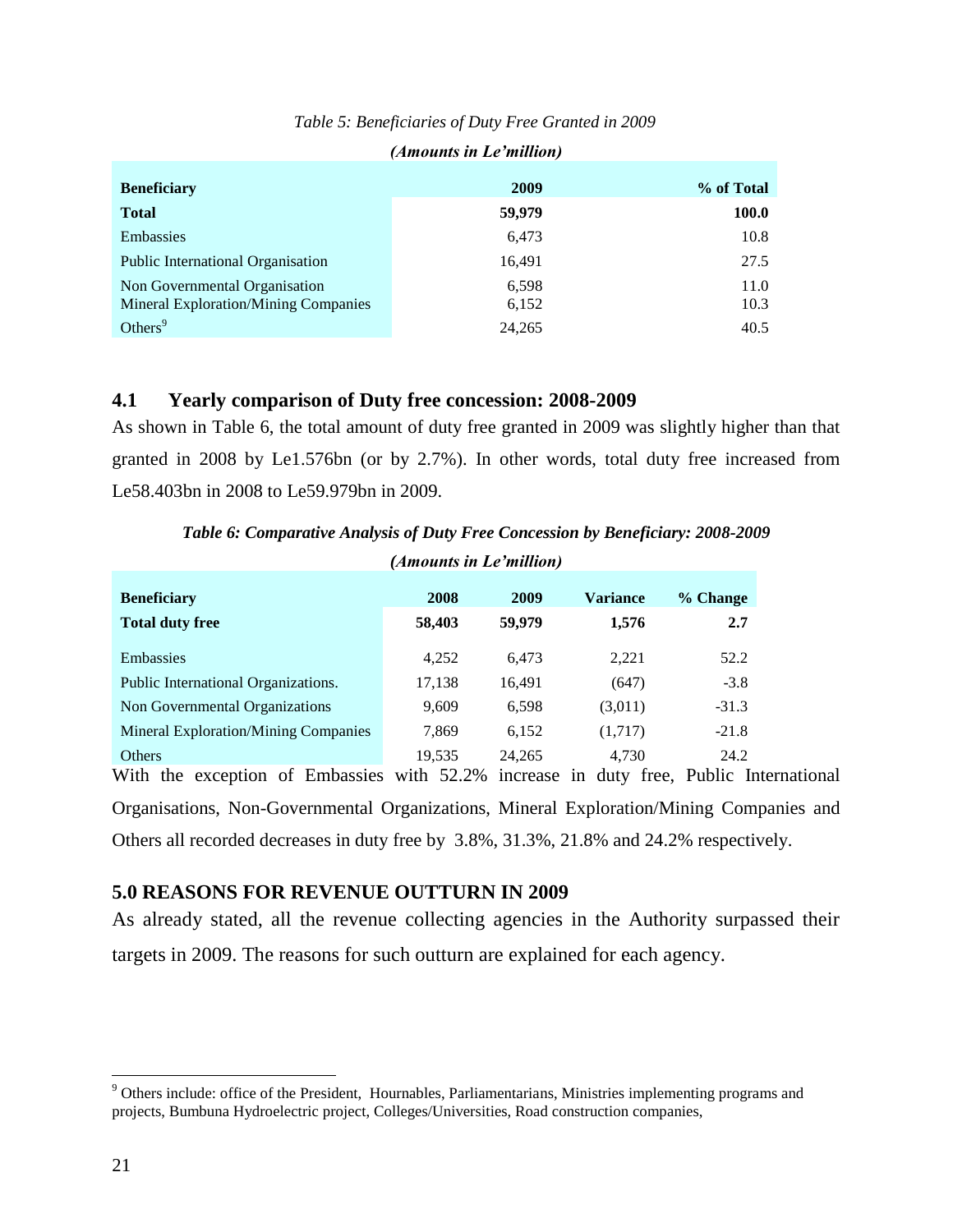### **5.1 Customs and Excise Department**

- CED's revenue over performance is attributed mainly to an increase in the number of dutiable vessels from 209 in 2008 to 242 in 2009 or by 15.8%. On quarterly basis, more vessels with higher tonnages berthed at the Queen' Elizabeth II quay during the third and fourth quarters of 2009. The successful implementation of the ASYCUDA++ and the pronouncement that import sales tax paid on remaining stocks as at the end of December 2009 can reclaim GST accounted for such an increased importation in the last two quarters of the year.
- Moreover, improvement in revenue administration reflected in the streamlining of processes and procedures and the robust anti-smuggling drive undertaken by the department helped reduce smuggling.
- In addition, continuous depreciation of the domestic currency against major currencies like the United States dollar explain the observed increased in revenue especially import duties.
- The target for excise duty on petroleum products was set using the restored excise duties per imperial gallon of Le1,972.17; Le1,656.35 and Le1,725.04 for petrol, diesel and kerosene respectively in October/November, 2008 but during the year further adjustment of Le2,459.21, Le3,448.37 and Le4,380.70 for petrol, diesel and kerosene respectively took place and increased revenue collection in 2009. The average adjusted excise duties per imperial gallon for petroleum products increased by 28.5% for petrol, 88.4% for diesel and over 100% for kerosene between October/November 2008 to June, 2009 and these duties applied throughout the remaining part of the year. (*See Table 7 below for the various adjustments that took place during the year*).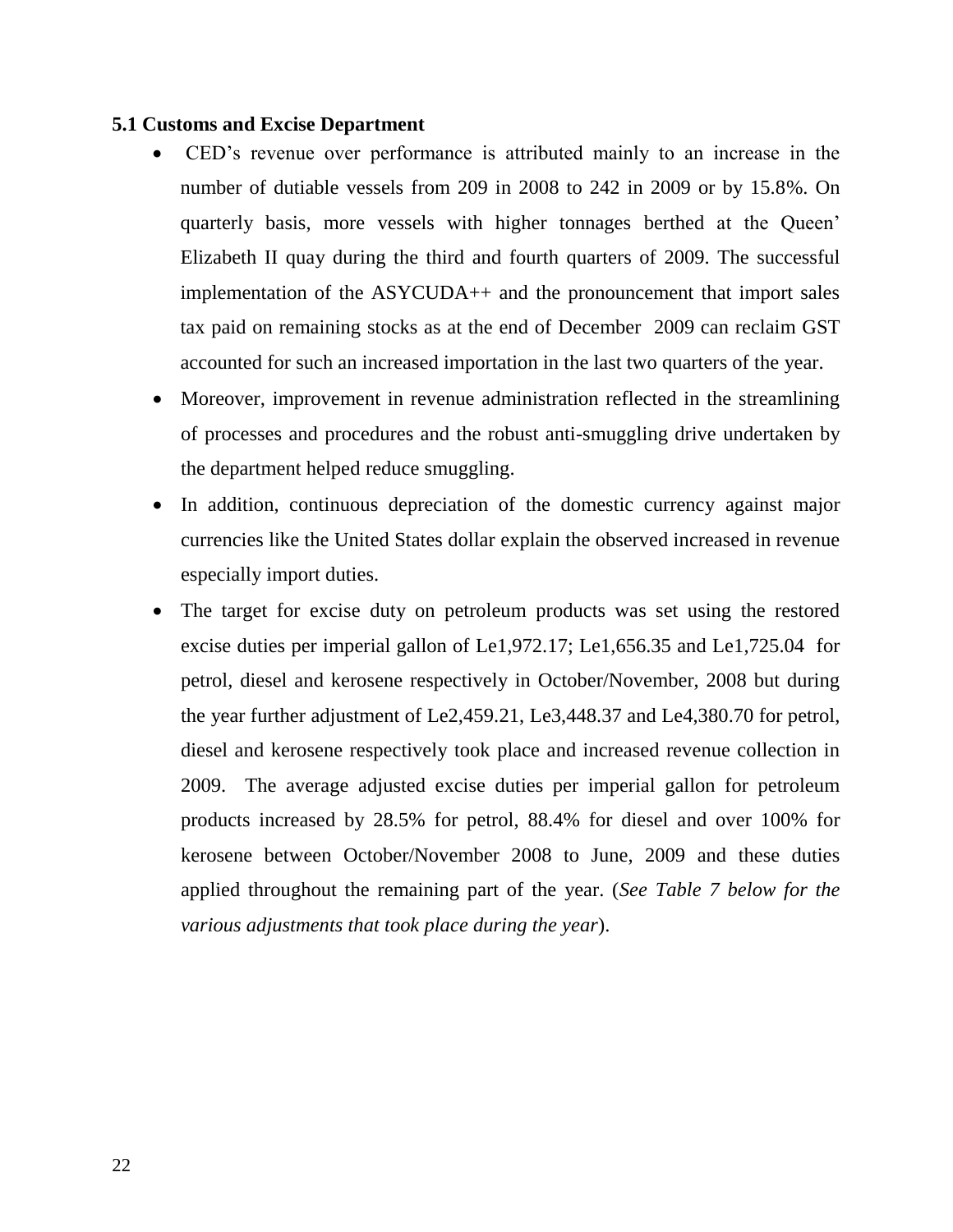| Table 7:<br><b>Adjustment in Excise Duty on Petroleum Products:</b> |              |                                                             |                 |            |  |  |  |
|---------------------------------------------------------------------|--------------|-------------------------------------------------------------|-----------------|------------|--|--|--|
| October/November. 2008-June, 2009 (Amounts in Leones)               |              |                                                             |                 |            |  |  |  |
| <b>Month of</b>                                                     |              |                                                             |                 |            |  |  |  |
| <b>Adjustment</b>                                                   | Petrol (PMS) | Diesel (AGO)                                                | <b>Kerosene</b> | <b>MFO</b> |  |  |  |
| $Oct/Nov-08$                                                        | 1,972.17     | 1,656.35                                                    | 1,725.04        | 238.98     |  |  |  |
| $May-09$                                                            | 2,607.59     | 2,791.59                                                    | 4,055.08        | 238.98     |  |  |  |
| $Jun-09$                                                            | 2,459.21     | 3,448.37                                                    | 4,380.70        | 238.98     |  |  |  |
|                                                                     |              |                                                             |                 |            |  |  |  |
|                                                                     |              |                                                             |                 |            |  |  |  |
|                                                                     | Petrol (PMS) | Diesel (AGO)                                                | <b>Kerosene</b> | <b>MFO</b> |  |  |  |
| $Oct/Nov-08$                                                        | 1,972.17     | 1,656.35                                                    | 1,725.04        | 238.98     |  |  |  |
| $Jun-09$                                                            | 2,459.21     | 3,448.37                                                    | 4,380.70        | 238.98     |  |  |  |
| % Increase                                                          | 24.70        | 108.19                                                      | 153.95          |            |  |  |  |
|                                                                     |              |                                                             |                 |            |  |  |  |
|                                                                     |              | Average Percentage Increase in Excise of Petroleum products |                 |            |  |  |  |
| From Oct/Nov, $2008$ – June, $2009$                                 |              |                                                             |                 |            |  |  |  |
| <b>Petrol</b>                                                       |              |                                                             |                 |            |  |  |  |
| (PMS)                                                               | Diesel (AGO) | <b>Kerosene</b>                                             | <b>MFO</b>      |            |  |  |  |
| 28.46                                                               | 88.36        | 144.51                                                      |                 |            |  |  |  |

## <span id="page-22-0"></span>**5.2 Income Tax Department**

- Personal income tax accounted for over fifty percent (56.6 %) of income tax collection in 2009, of which PAYE-non government accounts for 52.4% of the total personal income tax collection. This good performance was due to the significant increase in the number of employees discovered from 1842 in 2008 to 19,489 in 2009 resulting from a data matching excise carried out by NRA with NASSIT on employment data in 2009.
- Another reason for the revenue outturn in the Income Tax Department is attributed to the general improvement in tax administration with the increase in the number of field audits and enforcement of tax laws and regulations in 2009. More individual businesses paid their taxes in 2009 (3217) compared to 2811 businesses in 2008.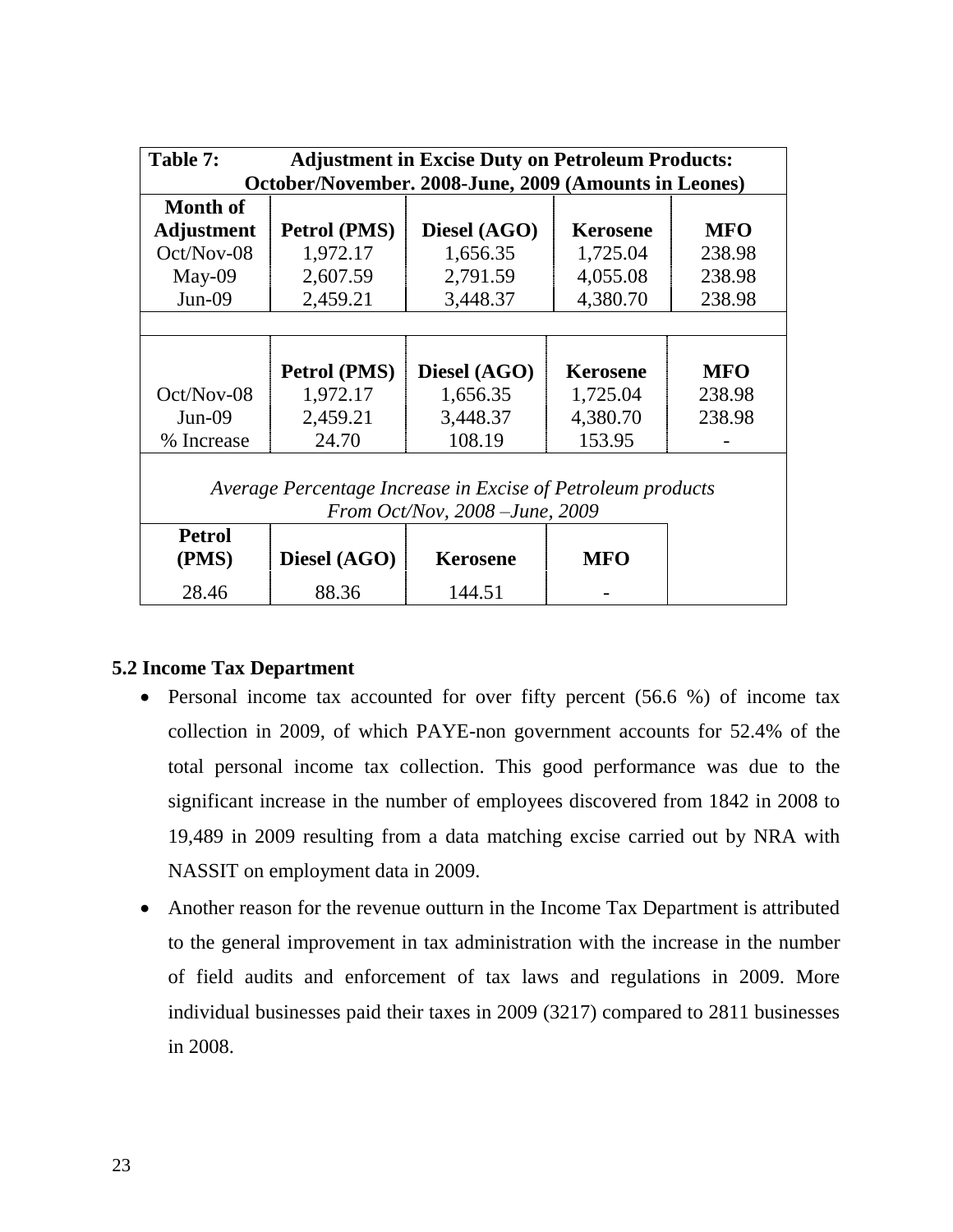• The massive revenue collection drive of the Debt Management Unit of the ITD; in most instances threatening the closure of business premises of tax defaulters increased tax compliance.

## <span id="page-23-0"></span>**5.3 Non-Tax Department**

- Resumption of Koidu Holdings operation in February 2009 increased the production of diamonds by 3.7%. This activity led to an increase in royalty payment from diamonds. This company contributed US\$974,168 in 2009 as compared to US\$110,360 in 2008 (see Table 8 for detailed analysis). In addition, the mining sector attracted some investments in 2009 which culminated into the payment of lease rents of US\$500,000 for iron ore mining.
- Another reason for the over performance is the increase in the royalty payments by G.S.M operators in 2009. The Payments made by NATCOM into the ESCROW account as contributions from payments in respect of licenses and other charges amounted to Le5 billion.
- Similarly, the prior knowledge as regards the ban on the exportation of timber significantly increased revenue from timber exports by over 200% from Le1.4billion in November 2009 to Le5.3billion in December 2009.
- There was an improvement in Gold operations during the year so royalty increased tremendously from US\$12,930 in 2008 to US\$60,070 in 2009.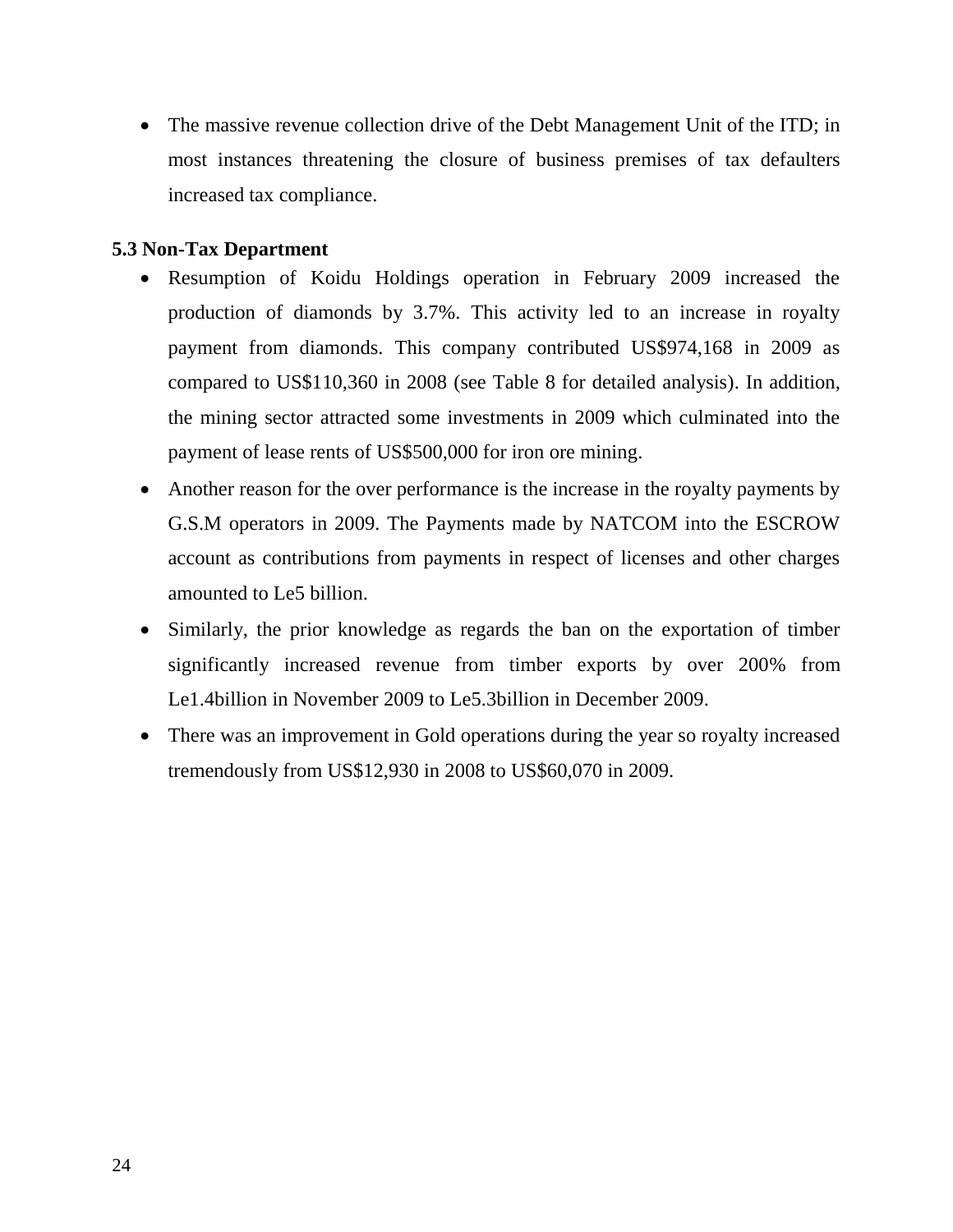| Table 8:<br>Diamond & Gold Statistics: 2008-2009             |                 |               |                               |  |  |
|--------------------------------------------------------------|-----------------|---------------|-------------------------------|--|--|
|                                                              | 2008            | 2009          | Percentage<br><b>Increase</b> |  |  |
| Diamond Exports (Carats)                                     | 371,285.31      | 400,603.36    | 7.90                          |  |  |
| Diamond Export Value<br>(US\$)                               | 98,800,670.78   | 78,423,594.09 | (20.62)                       |  |  |
| Average price per Carat                                      | 266.10          | 195.76        | (26.43)                       |  |  |
| Gold Grams                                                   | 105,637.24      | 166,741.79    | 57.84                         |  |  |
| Gold Export Value (US\$)                                     | 2,418,474.99    | 4,747,382.20  | 96.30                         |  |  |
| <b>Royalties</b>                                             | 131,736.11      | 1,084,601.57  | 723.31                        |  |  |
| Royalty on Diamond<br>(US\$)                                 | 118,806.43      | 1,024,532.00  | 762.35                        |  |  |
| Royalty on Gold (US\$)                                       | 12,929.68       | 60,069.57     | 364.59                        |  |  |
| Major Contributor to Royalty on Diamond: Koidu Holdings S.A. |                 |               |                               |  |  |
| Diamond Exports (Carats)                                     | 18,049.79       | 112,284.48    | 522.08                        |  |  |
| Diamond Export Value<br>(US\$)                               | 2, 207, 199. 36 | 19,483,364.28 | 782.72                        |  |  |
| Royalty paid (US\$)                                          | 110,359.97      | 974,168.21    | 782.72                        |  |  |
| % contribution to Royalty<br>on Diamond                      | 92.9            | 95.1          |                               |  |  |

Despite an outstanding performance of the Authority, there are certain revenue handles that fell short of their targets.

- As regards ITD, the total revenue collected under 'Other Taxes' was Le28.9billion (77.7%) of its annual target of Le37.2billion. One of the main reasons is the less than expected revenue collection from Foreign Travel Tickets (FTT) as this revenue handle fell short of its annual target by 36.4%.
- With regard to CED collection, revenue collected from Domestic Sales Tax (DST) was below its target of Le14.9billion by 8.8%. The performance is largely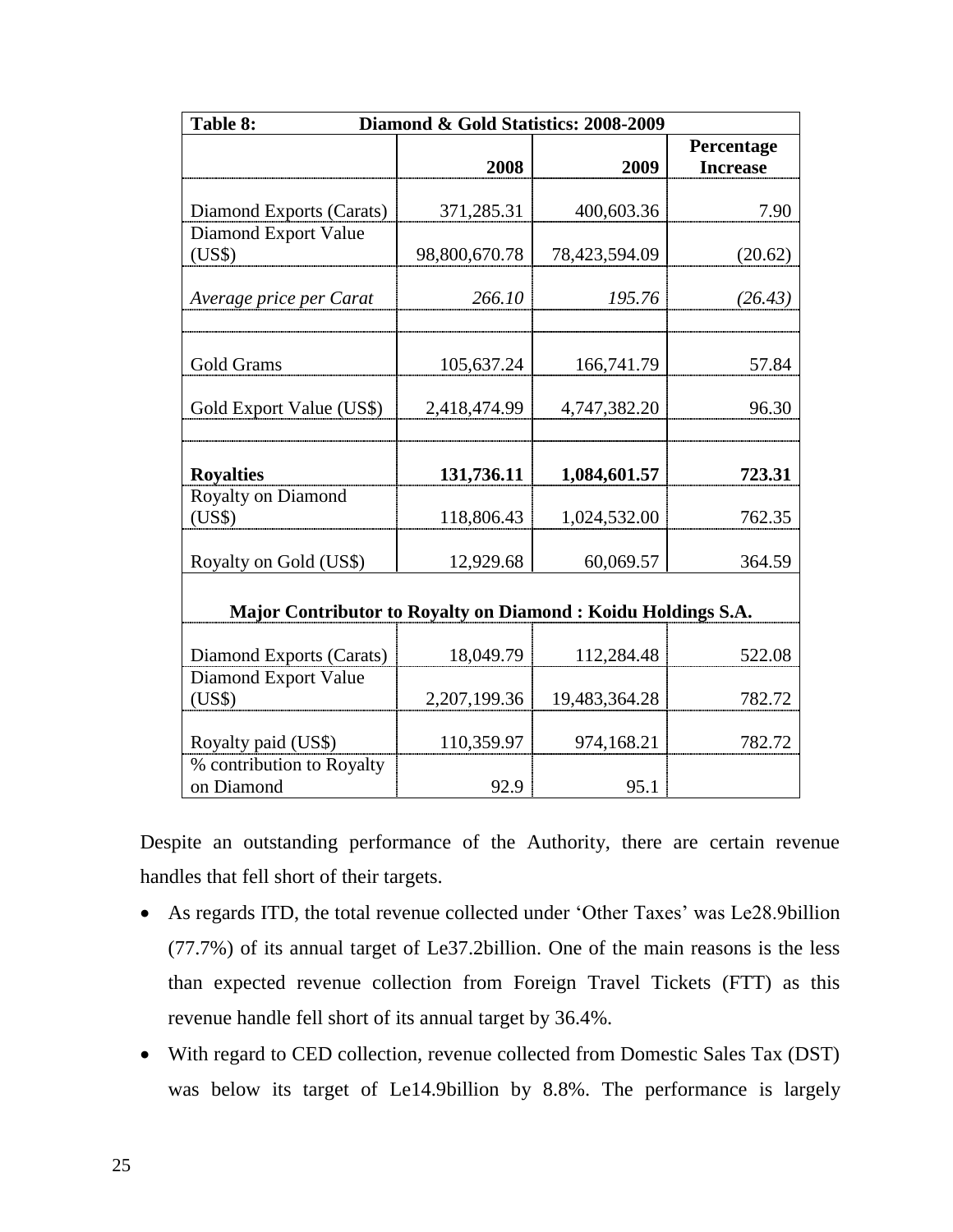attributed to reduction in the production of beer and stout, cement, paint oxygen, common soap and flour. This had a negative effect on overall domestic sales tax (DST) and excise duty collected in 2009.

- National Registration Secretariat, Ministry of Works, Tourism and Courts all fell short of their targets by 41.3%, 30.8%, 24.0% & 23.0% respectively.
- Company (corporate) tax fell short of target due to the low returns of tax documents for proper verifications and also the low return of business profits as most businesses such as the financial and telecommunication industries continued to plough back their profits in order to capture a larger share of the market.
- Out of a total of five (5) parastatals (Sierra Leone Commercial Bank, Rokel Commercial Bank, Sierra Leone Port Authority, National Insurance Company and the Sierra Leone State Lottery) that usually pay dividend to Government, only the Rokel Commercial Bank paid dividend in 2008 and 2009. The remaining parastatals continued to either declare loss or ploughed back profits in their businesses.
- Revenue from the Lands Ministry was below expectation due to Government moratorium on the sale and lease of all Government (State) and private lands. Though the moratorium on private lands was lifted early 2009, the one on state lands is yet to be lifted.

## <span id="page-25-0"></span>**6.0 ACTIVITIES UNDERTAKEN BY THE AUTHORITY IN 2009**

The successful operation of the Authority was as a result of the concerted contributions of all the agencies, Departments and Units during the period. Below are the activities undertaken in 2009, their constraints and strategies to achieve the annual target.

## <span id="page-25-1"></span>**6.1 Cutoms and Excise Department**

To minimize revenue leakages, curb smuggling and institute systems controls, CED implemented a range of reform measures during the period under review; these included the following: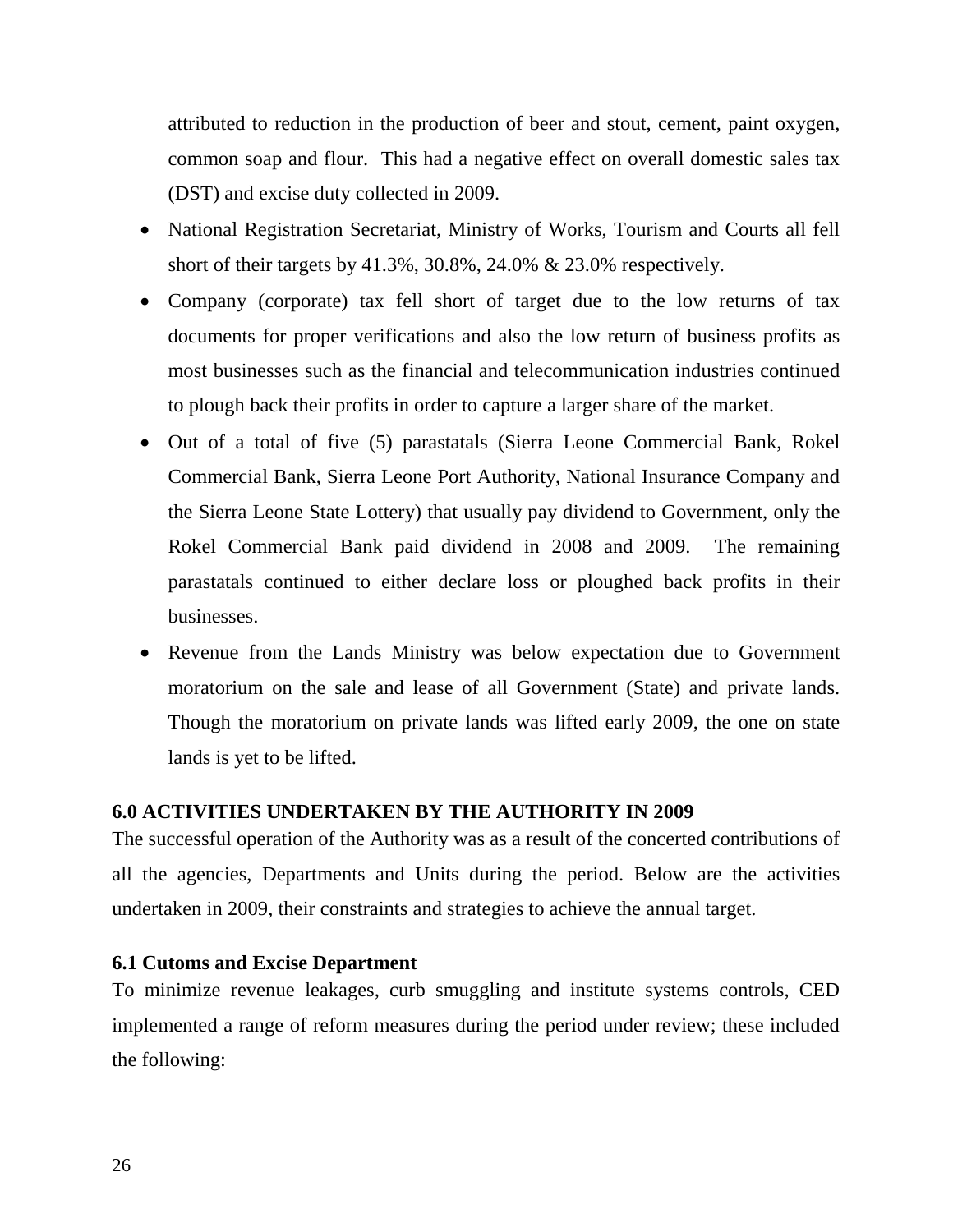- i. The implementation of revenue enhancement programme under Short Term Revenue Improvement Programme (STRIP) as agreed upon with the IMF and the Sierra Leone Government. The main issues addressed under the STRIP include; reduction in discretionary duty-waivers, reduction in the issuance of dutiable permits and the downward review of administrative charges on imports by the Sierra Leone Ports Authority so as to attract competitiveness.
- ii. Adoption of presumptive taxes and duties for cross-border trade and transactions.
- iii. Maintained the practice of destination inspection (DI) in the absence of preshipment inspection.
- iv. Strengthened the Preventive Services & Special Duties (PSSD) unit with vehicles, motorbikes and communication gadgets.
- v. Training of staff as regards the implementation of the ASYCUDA++ programme.
- vi. The customs law revised/updated and submitted to Cabinet. Parliament is yet to ratify the draft.

#### <span id="page-26-0"></span>**6.2 Income Tax Department (ITD)**

The following are the activities undertaken by ITD in 2009:

- i. Launched the Finance and Consolidated Income Tax Acts 2000
- ii. Introduced the Tax Compliance Stickers for commercial vehicles and motor bikes in all the offices of the Sierra Leone Road Transport Authority (SLRTA) in the country.
- iii. Extensive engagements with stakeholders through tax education and sensitization campaigns with the aim to increase revenue.
- iv. Enforced the debt management strategies where tax defaulters with outstanding alarming liabilities were named, shamed and their businesses sealed off.
- v. Setting up of a sub-unit at the office of the Administrator and registrar General's Office (OARG) to ensure a one-stop registration of new businesses and eliminate the pre-corporation tax.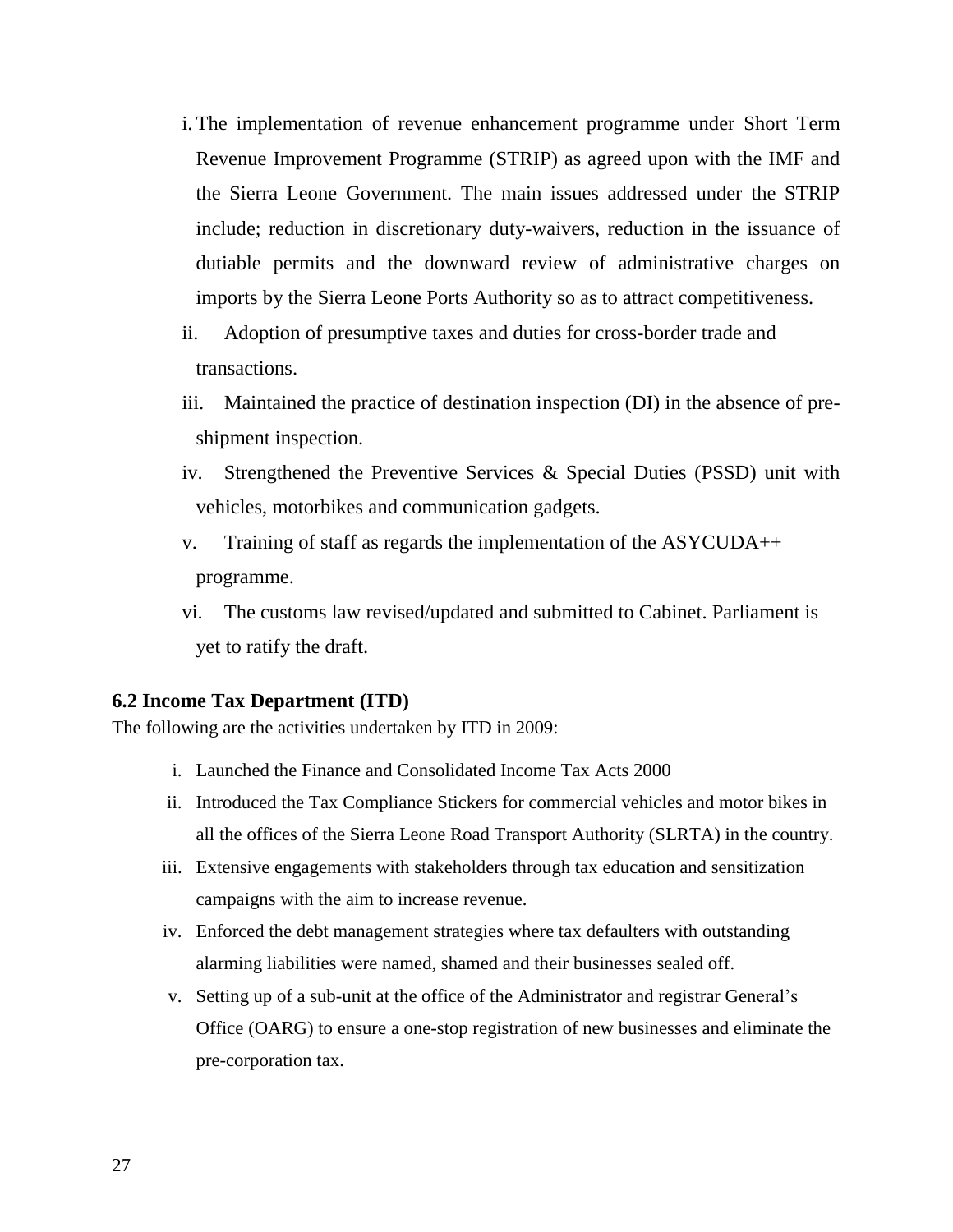vi. With the support of the ICT department, established software to input and control the data processing of all 5% Withholding and Rental income taxes.

### <span id="page-27-0"></span>**6.3 Goods and Services Tax Unit**

The following activities were undertaken in 2009.

- i) Carried out education and sensitization campaigns to key stakeholders about the proposed introduction of GST. This was done through series of workshops, radio and television discussion programmes, street rallies and on advertisement boards.
- ii) Successful registration of over 1000 taxpayers nationwide.
- iii) New staff (external) recruitment and training process completed.
- iv) Installation of all IT programmes for the successful commencement of GST.
- v) Educational visits of all GST registered businesses to aid them in complying with the tax law.
- vi) Continued with the capacity building/training exercise of all GST staff.

#### <span id="page-27-1"></span>**6.4 Non-Tax Revenue (NTR) Department**

Like other departments, the NTR department also carried out the following activities:

- i) Maintained an efficient data base management system of all clients in some MDAs; e.g. Ministry of Lands, Immigration, Administrator and Registrar General and the Ministry of Mines.
- ii) Securitised documents used by the MDAs; e.g. Licences, work permits and certificates.
- iii) Supported some MDAs with the necessary logistics needed to carry out their operations; e.g. immigration.
- iv) The Department collaborated with the Customs & Excise Department to track down unregistered clearing and forwarding agencies.
- v) The Department held meetings with staff at the Revenue and Tax Policy of the Ministry of Finance and Economic Development (MOFED) to act on a proposal submitted by the Ministry of Employment and Social Security on the Review of fees and work permits.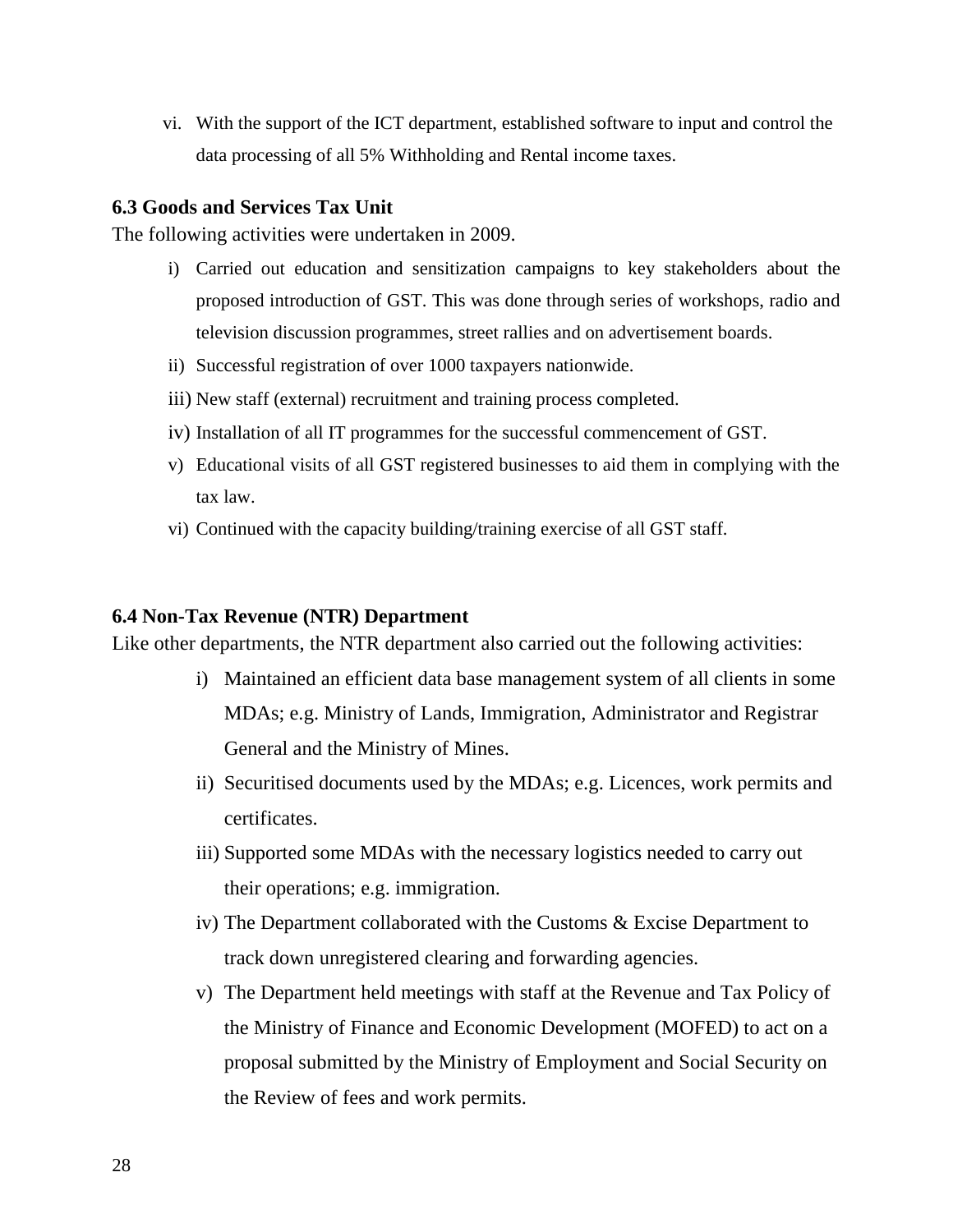vi) Worked together with MOFED in the formulation of a cabinet paper on visa stickers. This document encompasses revenue from the sale of visa stickers issued to various Missions abroad.

<span id="page-28-1"></span><span id="page-28-0"></span>**7.0 CONSTRAINTS ENCOUNTERED BY REVENUE COLLECTION AGENCIES IN 2009** The constraints of the collection agencies during the year were as follows:

- i) Frequent adjustments in tax policy e.g. tax concession waivers and increase in the issuance of permits. This reduced revenue generated by the Authority.
- ii) Huge amount of mobile top-up cards are in the form of electronic transfer using disk plates. Custom officers usually find it difficult to estimate due to lack of expertise.
- iii) The Customs post in Bo relies on a volunteer to collect revenue at Gbangbatoke.
- iv) The Ministry of Information and Communications instructed NATCOM to collect fees and other charges such as spectrum fees, ISP fees etc; from the GSM operators against the provision of the Telecommunications Commission Act 2007.
- v) Non compliance of Sierra Leone Foreign Mission in remitting monies from the sale of visa stickers into the consolidated fund.
- vi) Lack of cooperation from some MDAs such as Marine Resources that retained revenue without any legal authority.
- vii) Some MDAs such as NATCOM, Marine Resources and Pharmacy Board were removed from the Authority's collection category after setting collection targets.
- viii) Unavailability of computers to NTR outstation staff for inputting of daily transactions.
- ix) Lack of vehicles especially in the rural areas to move personnel on operational issues and revenue collection drives.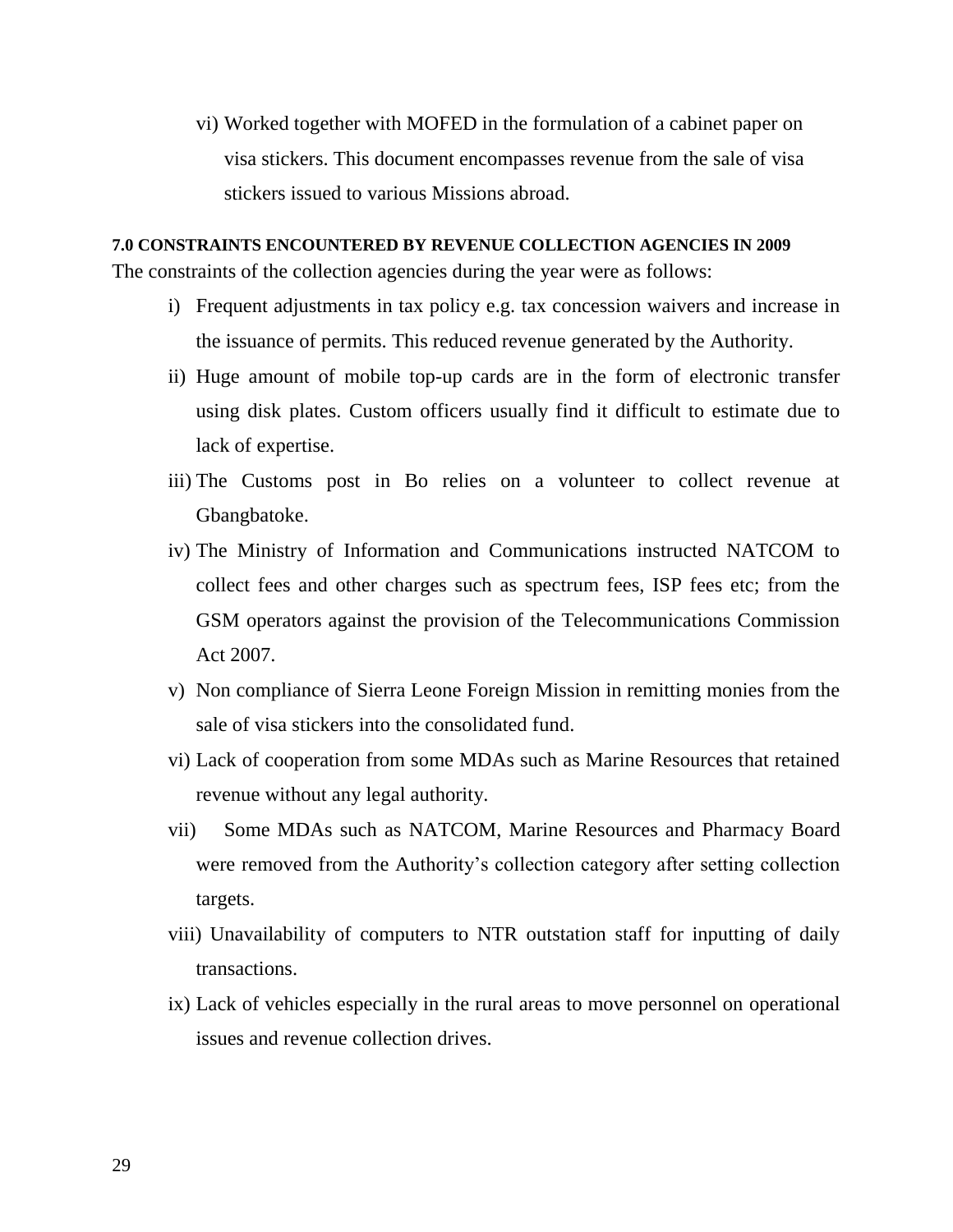x) Lack of network facilities in accessing and retrieving data from the various tax districts.

# <span id="page-29-0"></span>**8.0 SUPPORT SERVICE DEPARTMENTS**

# <span id="page-29-2"></span><span id="page-29-1"></span>**8.1 Policy and Legal Affairs (PLA)**

This Department provides the legal advice to the Board and Management of the

Authority and acts for the Authority on all legal matters.

The activities undertaken during the period were:

- Collated and forwarded draft proposals from various Departments for the 2010 Finance Bill.
- **Prepared and vetted all contracts negotiated between the Authority and** other Institutions.
- Sensitized the public on the provisions of the Finance Act 2009.
- Involved in writing correspondence to the Anti-Corruption Commission (ACC).
- Took active part in the Disciplinary committee meetings.

## <span id="page-29-4"></span><span id="page-29-3"></span>**8.2 Internal Controls & Audit (ICA) Department**

This Department has the responsibility of evaluating the efficacy of operations, the reliability of financial reporting, deterring and investigating fraud, safeguarding assets, and compliance with laws and regulations. In the pursuant of this function in 2009, the following audit assignments were completed.

- i. Undertook duty waiver and service charge audit.
- ii. Audit of cash and cash count.
- iii. Stores and Stock taking audit.
- iv. Participated in the preparation of strategic and annual plans for 2010-2012.
- <span id="page-29-5"></span>v. Audit of accountable documents.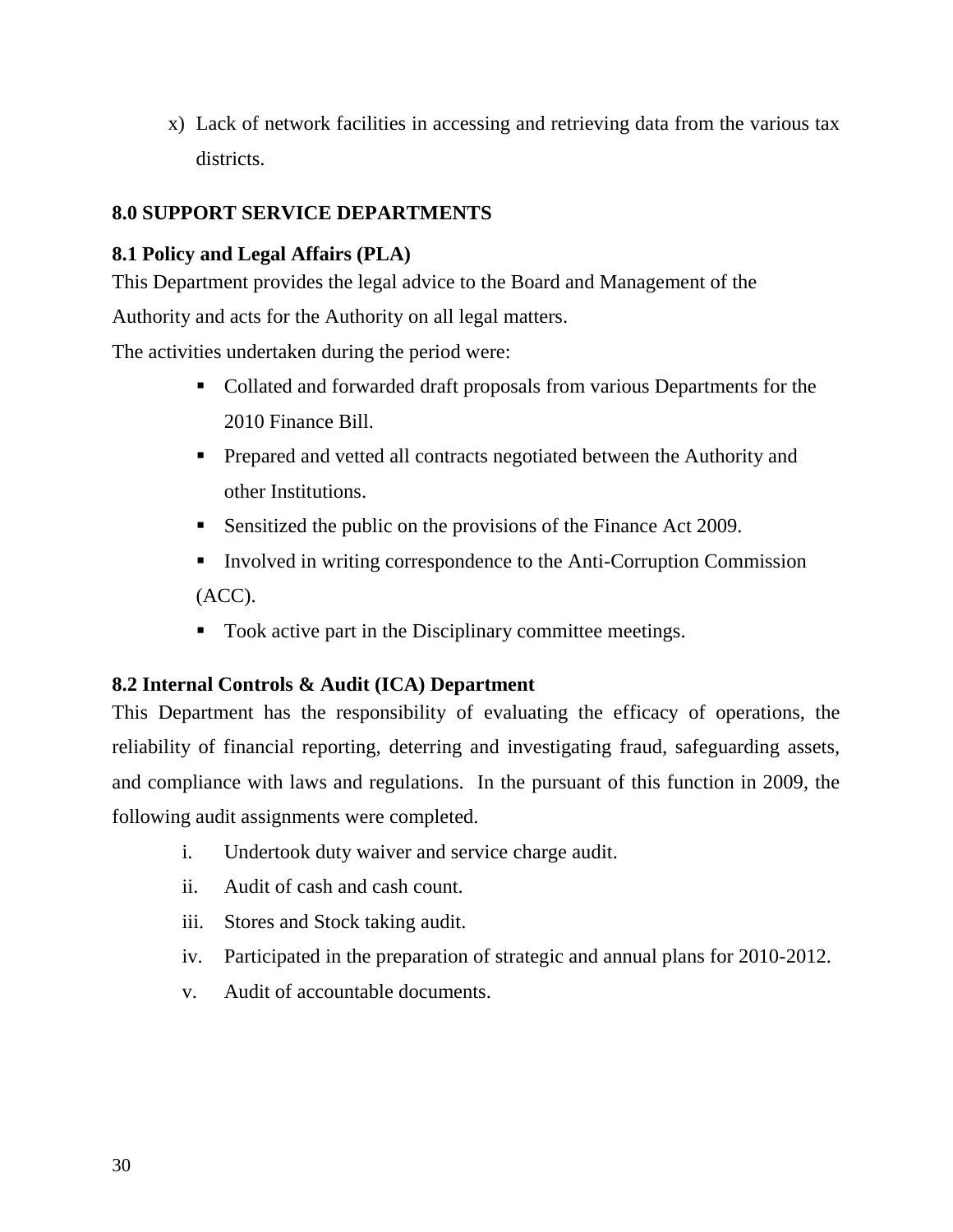## **8.3 Finance Department**

The following activities were reported by Finance Department for 2009

- i) Income realised to finance the overall operational activities of the Authority fell short of its budgeted income of Le25.2billion by 4.5%.
- ii) No income was realised from the development grant and investment income.
- iii) Total of Le0.4billion was transferred from the Government Diamond Department (GDD) unallocated float to the operating account. In addition, other transfers included Le0.65billion (US\$200,000) from the donor support account.
- iv) To avoid the risk encountered in cash collection and management, arrangements were made with the Union Trust Bank, First International Bank, Eco Bank and the Sierra Leone Commercial Bank to maintain transit accounts for CED and ITD.
- v) Expenditure for the Authority for 2010 was projected at Le26.6billion excluding the budget contingency provision of Le.0.4billion.

### <span id="page-30-0"></span>**8.4 Monitoring, Research & Planning (MRP) Department**

The Department has the responsibility to support all agencies and other Departments in the area of research, planning and coordination of programmes. In this regard, the following issues were addressed.

- i. Responded to all data, questionnaires and reports requested by IMF (various Review under the Poverty Reduction & Growth Facility Arrangement), World Bank and other development partners.
- ii. Undertook a '*Taxpayers Perception Survey*' which was completed and submitted to NRA management.
- iii. The annual report for 2008 was completed and submitted to management.
- iv. Submitted revenue (quarterly, Q1-Q4) reports to the Board and Management of the Authority.
- v. Collaborated with the Ministry of Finance and Economic Development in setting the domestic revenue targets for 2010.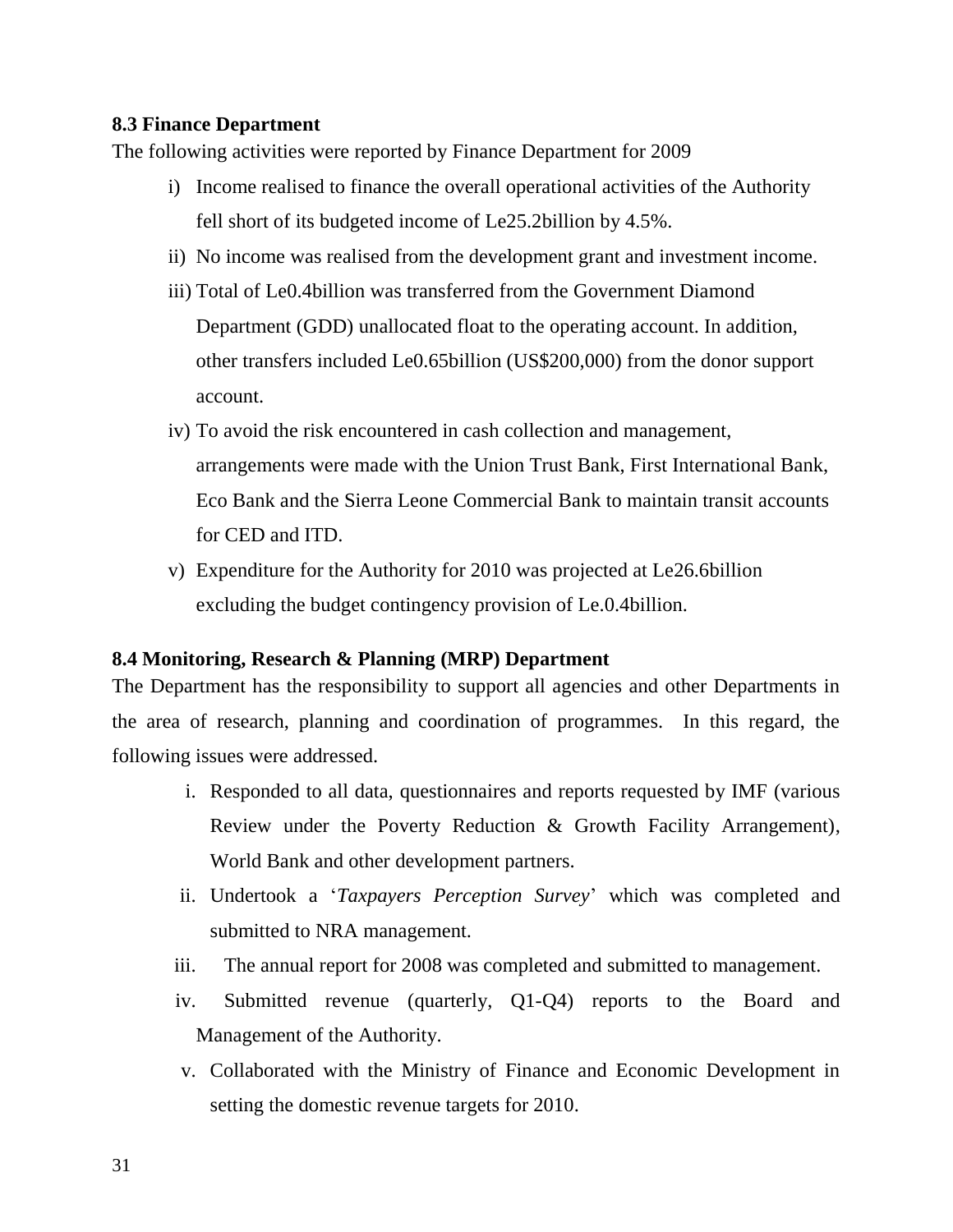- vi. Monitored the revenue performance against targets for all revenue collecting agencies during the year.
- vii. Represented the Authority in meetings (Net Domestic Finance Committee), seminars and workshops.
- viii. Visited various revenue collection posts in Bo, Kenema, Gbangbatoke, Lungi, Jendema, Gbalamuya, Port Loko, Dogolia, Makeni, Kono, Koindu, Customs water quay of the Customs; Income Tax and the Non-Tax Revenue Departments to assess their record keeping, monitor operations, and assess the general working environment.
	- ix. Prepared monthly, quarterly and annual reports on duty waiver concessions.
	- x. Continue to provide technical assistance by strictly monitoring the codes on which duty waiver requests are granted.
	- xi. Responded to correspondences and attended meetings on duty waiver issues.

### <span id="page-31-0"></span>**8.5 Modernisation Programme (MP)**

The Modernisation Programme Office continues to monitor the programmes and processes of the five year modernisation programme of the Authority. Their activities move across the Authority through liaising with donors, consultants, and the individual departments and agencies of the Authority. The activities undertaken during the year are as follows:

- i. The successful implementation of the ASYCUDA++ programme and the test run in quarter four.
- ii. The successful implementation of a unique Taxpayer Identification Number (TIN) as part of the TRIPS 1 software.
- iii. GST sensitization campaign completed in four districts head quarter towns of Bo, Kenema, Kono and Makeni and the western area. GST operations will commence on January 1, 2010.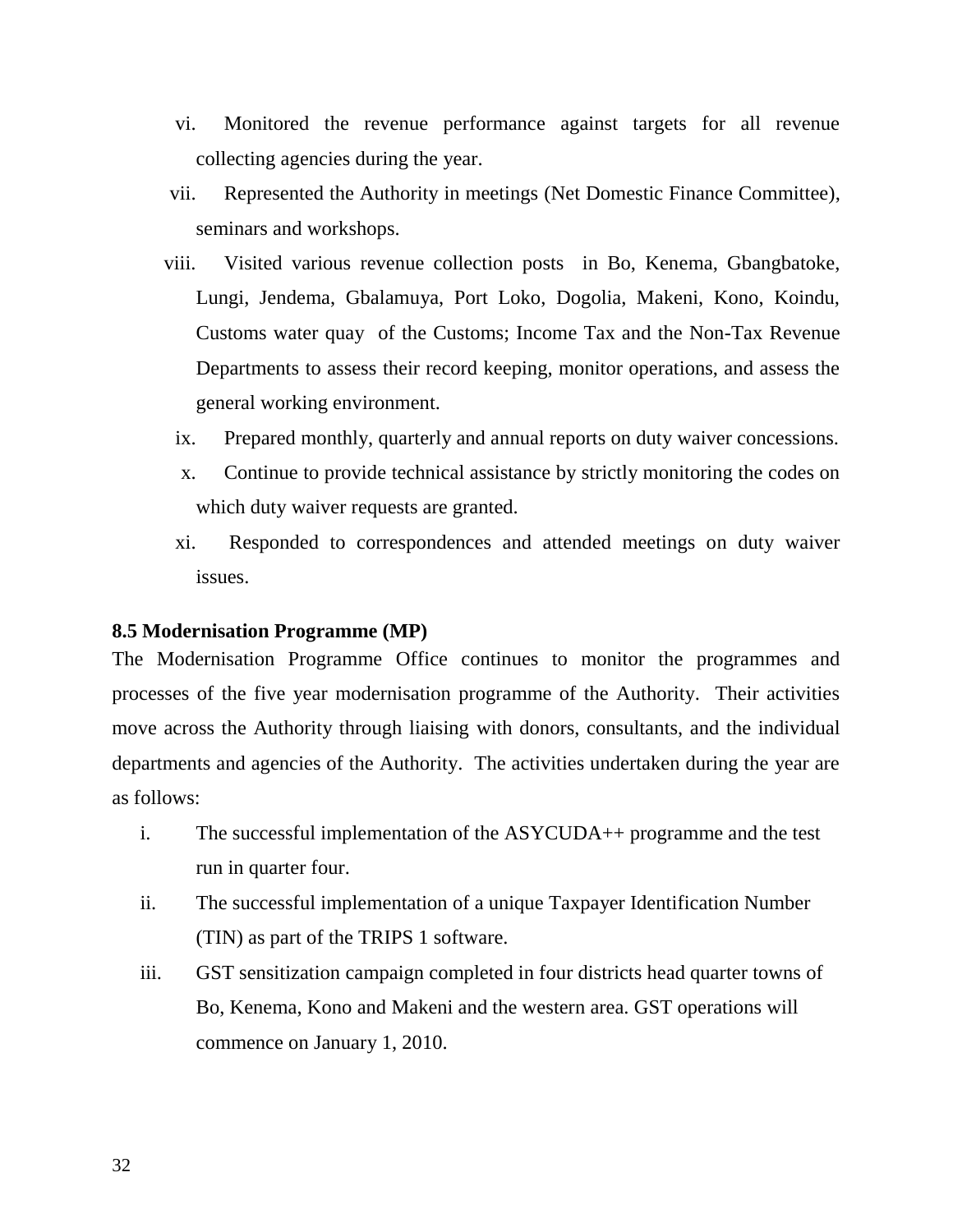### <span id="page-32-0"></span>**8.6 Administrative and Human Resource Department**

The AHRM department is responsible for recruiting and training of employees, dismissal/termination and to ensure that employee benefits and compensation are paid in accordance with the policies established by the Authority. In 2009, the department undertook the following activities:

- i. The staff strength of the Authority as at end December 2009 was 661 of which 587 are permanent staff and 74 temporary staff.
- ii. A total of 113 people were recruited in 2009.
- iii. Four (4) staff were promoted during the year. One (1) staff of the Finance department was promoted from the rank of Senior Finance officer to Principal Finance Officer, and three (3) staff of the Income Tax department were promoted from the rank of Collector to Senior Collector.
- iv. The services of two (2) additional retainer doctors were hired.
- v. Twenty four (24) staff members were separated from the services of the Authority.
- vi. In the spirit of the Total Tax Man, seventeen (17) staff were redeployed/relocated or transferred from one department/unit to another within the Authority.
- vii. Two (2) staff were reinstated into the Authority following their acquittal and discharge by the Anti Corruption Commission.
- viii. A total of eighteen (18) staff were confirmed in their positions after serving a six month probationary period in the Authority.
- ix. With regard to capacity building eleven (11) professionals received external training and seventeen (17) benefited from training locally.
- <span id="page-32-1"></span>x. Performances were evaluated based on set objectives and expected results and all personnel files updated.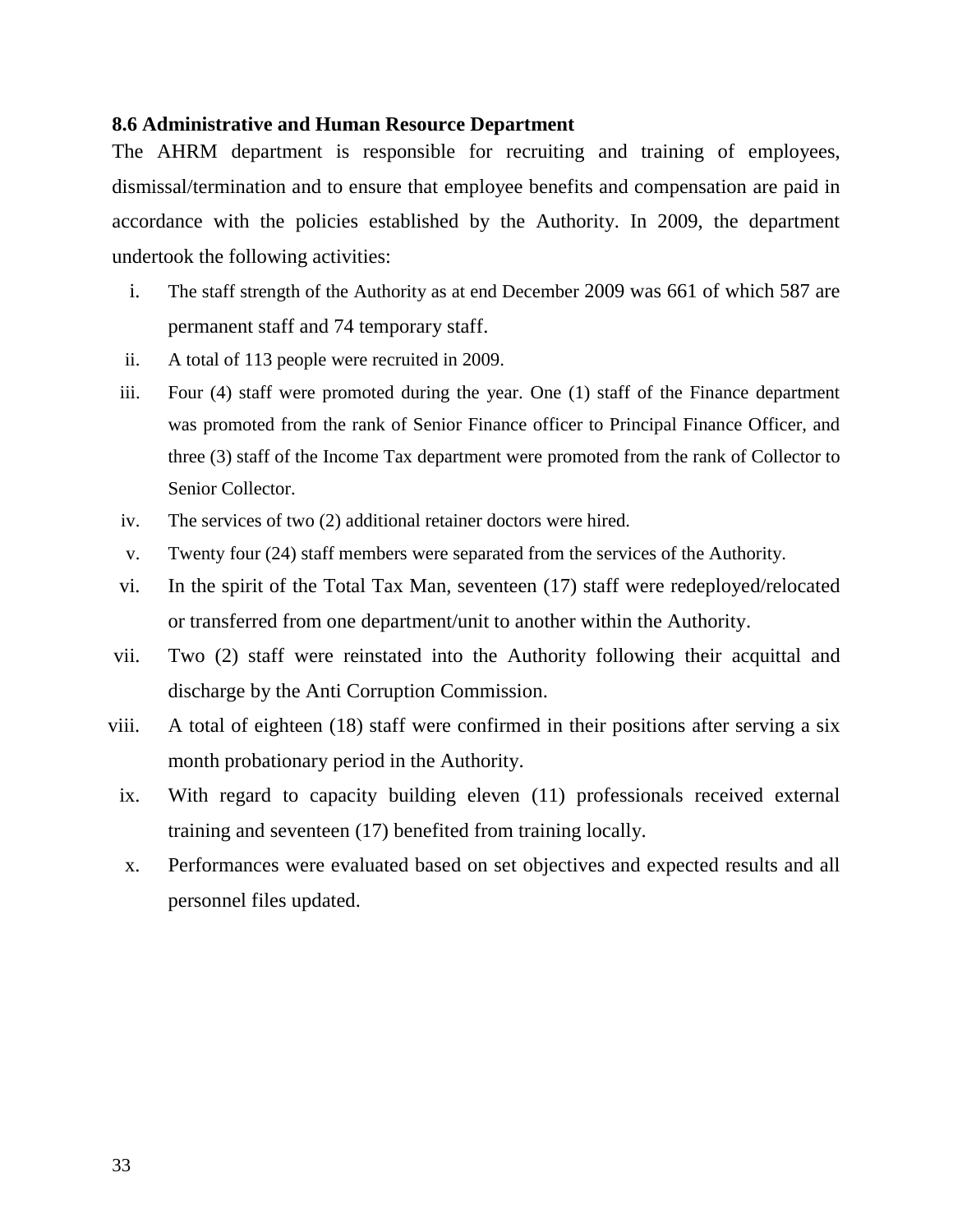## **8.7 Information and Communications Technology (ICT) Department**

The ICT department provides a technology environment that is reliable and secure in order to support the Authority's mission, goals and strategic objectives. In 2009, the department undertook the following activities:

- i) Developed software solutions such as Assessment to Interest Database System, 3% Withholding Tax Database System and the Sole Proprietor Database System.
- ii) Supported and maintained the following business systems:
	- TIN System: It generates a unique taxpayer identification number (TIN) for every registered taxpayer.
	- VIPS System (The GST Information Processing System): captures and processes goods and services tax data.
	- 5% Withholding Tax database
	- 10% Withholding Tax database
	- 3% Withholding Tax database system.
	- Revenue Collection Management System (captures and processes all non tax revenue payments).
	- NRA's Fixed Asset Management System (This system was developed to be used by AHRM department).
	- Assessment to Interest database system (calculates interest on unpaid income tax).
	- Sole Proprietor database system (the ASYCUDA team uses it to match registered individual taxpayers and their businesses with their addresses).

### <span id="page-33-0"></span>**8.8 Corporate Secretariat**

The Corporate Secretariat is the administrative link between the Board of Directors (responsible for policy decisions) and the Management (responsible for implementing strategies and policy decisions of the Board).

The Corporate Secretariat assists in policy development and transmits Management decisions through *inter alia* record of meetings to managers and staff. In 2009, the Corporate Secretariat undertook the following: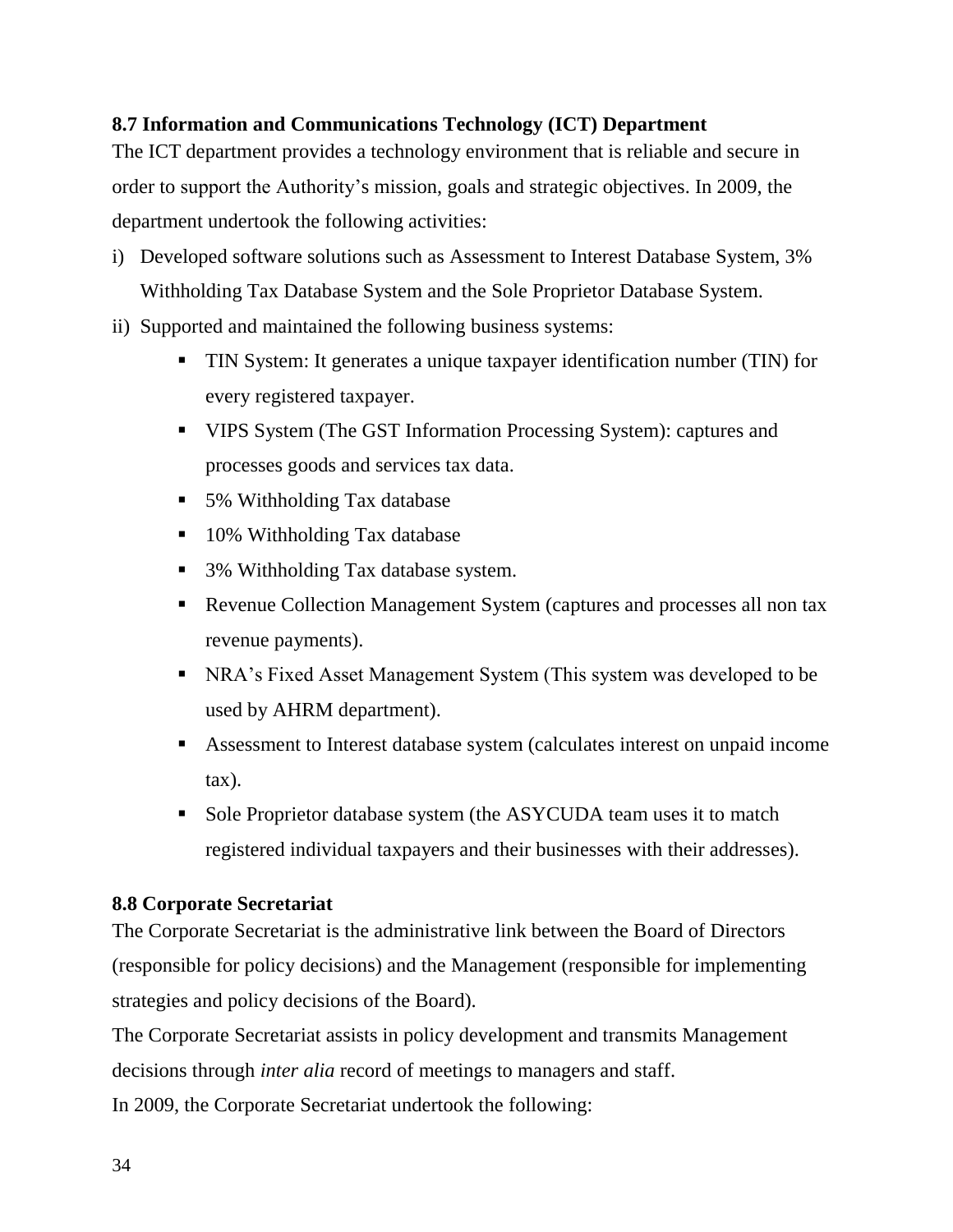The Board held the following meetings:

- Monthly regular and extraordinary meetings.
- Meetings with H.E. the President at State House.
- Meetings with the Hon. Minister of Finance and Economic Development at the Treasury Building, George Street, Freetown.
- Interview meeting for the post of Deputy Commissioner-General
- Interview meeting for the post of Director, Internal Controls and Audit
- Meetings with DfID officials and Crown Agent Consultants
- Board sub-committee meetings
- In June/July 2009, Legal practitioner Mr. Suliaman K. Koroma's appointment as Board member was confirmed by Parliament.

In 2009, the Management held the following meetings:

- Regular and Emergency meetings
- Meetings with GSM Companies
- Meetings with the steering committee of the modernization programme
- Meetings with stakeholders such as: professional bodies including: Tax advisers, Accountants, Directors, Lawyers, Engineers, Private School Owners, and Traders
- Sub-committee meetings such as disciplinary committee, procurement committee, international visitors(IMF,WAMI and DfID).

<span id="page-34-0"></span>In May 2009, the two Assistant Corporate Officers in the Corporate Secretariat went for training at IPAM in basic office skills and practices.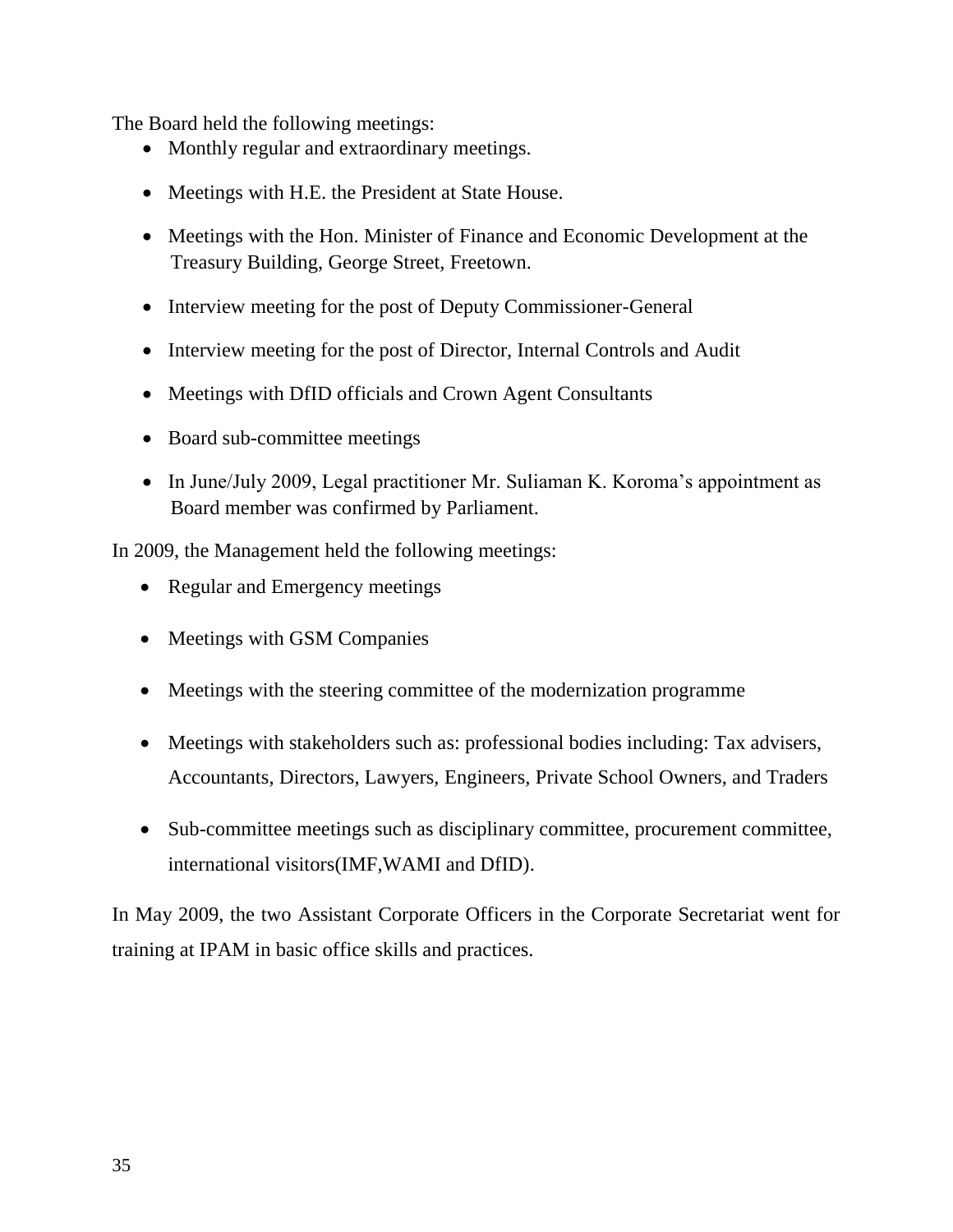## **9.0 CONSTRAINTS ENCOUNTERED BY SUPPORT SERVICE DEPARTMENTS**

The movement of technical staff from the MRP Department to operational areas within the Authority and replacing them with non-technical staff affected work in the Department.

- i) Motivation of staff as regards promoting committed and dedicated staff to the vacant senior positions in the MRP Department.
- ii) The slow response to request as regards materials needed to carry out daily routine jobs obstructed work at the MRP Department.
- iii) Very few personnel were adequately qualified to execute some functions hence the existence of competency and skills gaps especially at the middle level in the department to perform functions such as Stores Management, Logistics, Training and Human Resource Management and Estate management.
- iv) Inadequate logistics in the AHRM ranging from furniture to equipment and vehicles.
- v) Policy inconsistency due to execution discretion policies and procedures were frequently flouted or conducted in an arbitrary manner. This dampened staff morale and stifled initiative in the AHRM department.
- vi) Lack of sufficient working space at the AHRM was also noticeable.
- vii) The Corporate Secretariat had small inexperience staff to carry out daily work.
- viii) Logistics: Transport was assigned to the Corporate Secretariat on a part –time basis.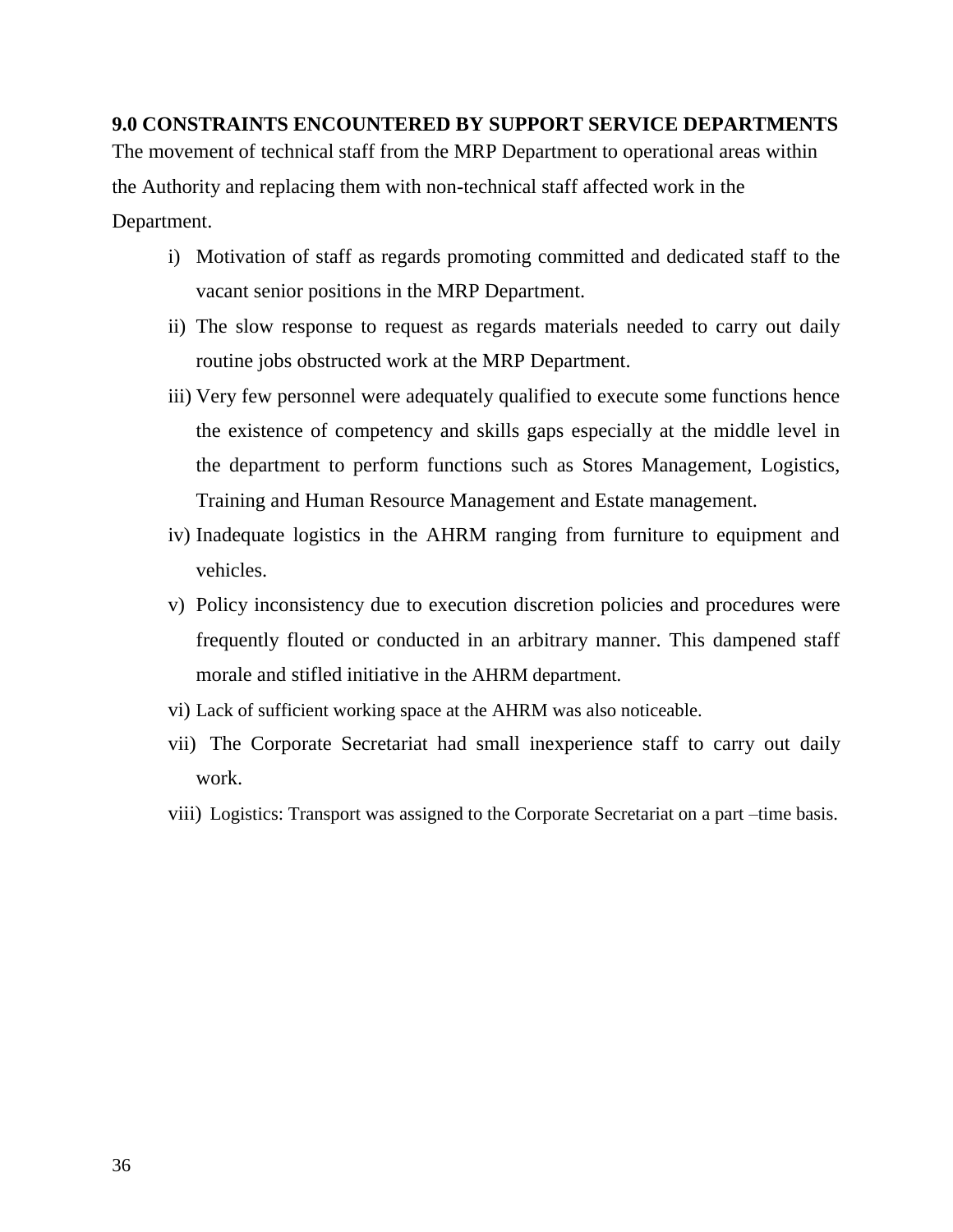## <span id="page-36-0"></span>**10.0 STRATEGIES TO ENHANCE REVENUE COLLECTION IN 2010**

The Authority plans to embark on a number of strategies by agency during the year among which includes the following:

## <span id="page-36-1"></span>**10.1 Customs & Excise Department (CED)**

- i) To embark on trade facilitation programmes so as to meet the growing international trading activities in order to be at pace with best international practice.
- ii) With the introduction of the ASYCUDA++ programme, some staff would be redeployed at potentially porous border crossings so as to minimize smuggling and thus improve on revenue performance.
- iii) Increase awareness with various stakeholders through tax education programmes and exchange of information and expertise with other customs administrations.
- iv) The setting up of an administrative backup to adopt and adapt to valuation systems that are consistent with current market prices. This is expected to improve revenue performance.

## <span id="page-36-2"></span>**10.2 Income Tax Department (ITD)**

- i) Widespread engagement with stakeholders through electronic and print media (radio programmes, television, e-mail, SMS text messages) on income tax returns compliance.
- ii) Robust tax fields audits, examination and finalization of accounts by Audit team and monitoring liabilities of taxpayers.
- iii) Continue to enforce the debt management strategies where tax defaulters with outstanding alarming liabilities will be named, shamed and their businesses sealed off.
- <span id="page-36-3"></span>iv) Continue to facilitate tax clearance issuance and compliance with tax laws and regulations.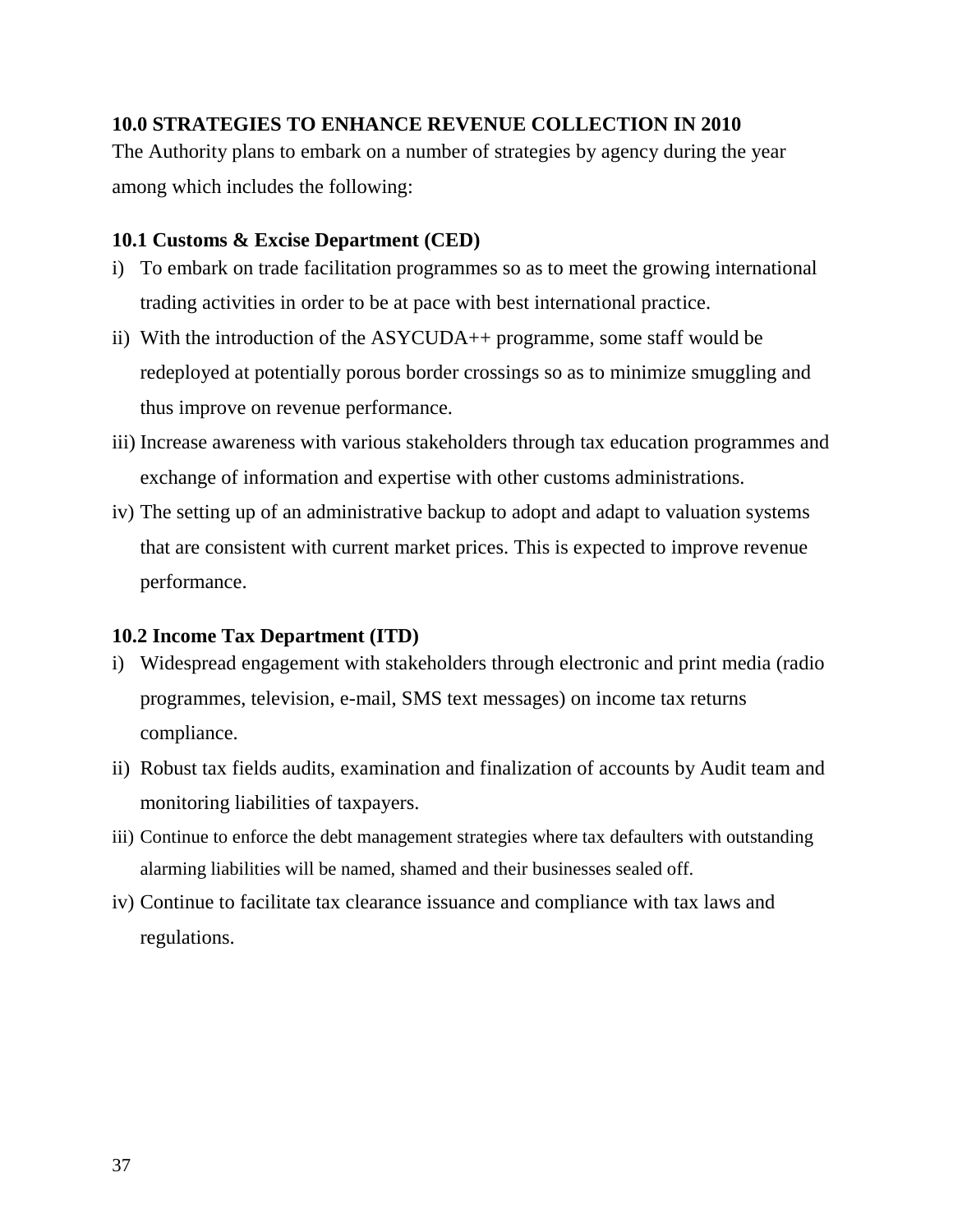## **10.3 Non-Tax Revenue (NTR) Department**

- i) To fully implement the work and residential permit policy effectively so that all foreign workers will be registered.
- ii) The Authority, Ministry of Finance and Economic Development and the Immigration Department will ensure that all Sierra Leone foreign missions comply with the implementation procedures for visa stickers by remitting monies from the sale of these stickers to the Bank of Sierra Leone treasury account.
- iii) To identify training programmes for staff in the Department so as to improve on their abilities.
- iv) To strengthen and provide the necessary logistics needed for the enforcement of debt collection from defaulting clients.

## <span id="page-37-0"></span>**10.4 Goods and Services Tax (GST) Department**

- i) A rapid response team set up to respond to complaints from taxpayers. The team will not only eliminate delays in responding to complaints but also address problems promptly.
- ii) To continue with public information programme to sought greater dialogue and cooperation with the business community through meetings and forums where various concerns will be discussed and addressed

## <span id="page-37-1"></span>**11.0 RECOMMENDATIONS**

For the Authority to improve on it revenue performance and achieve it expected revenue to GDP target of 12% in 2010, the following recommendations should be considered.

- i. Intensify audit on Corporate and PAYE taxes especially PAYE for Non-Government employees and disseminate the audit reports to management.
- ii. Fully implement the work and residential permit policy so that all foreign workers will be registered.